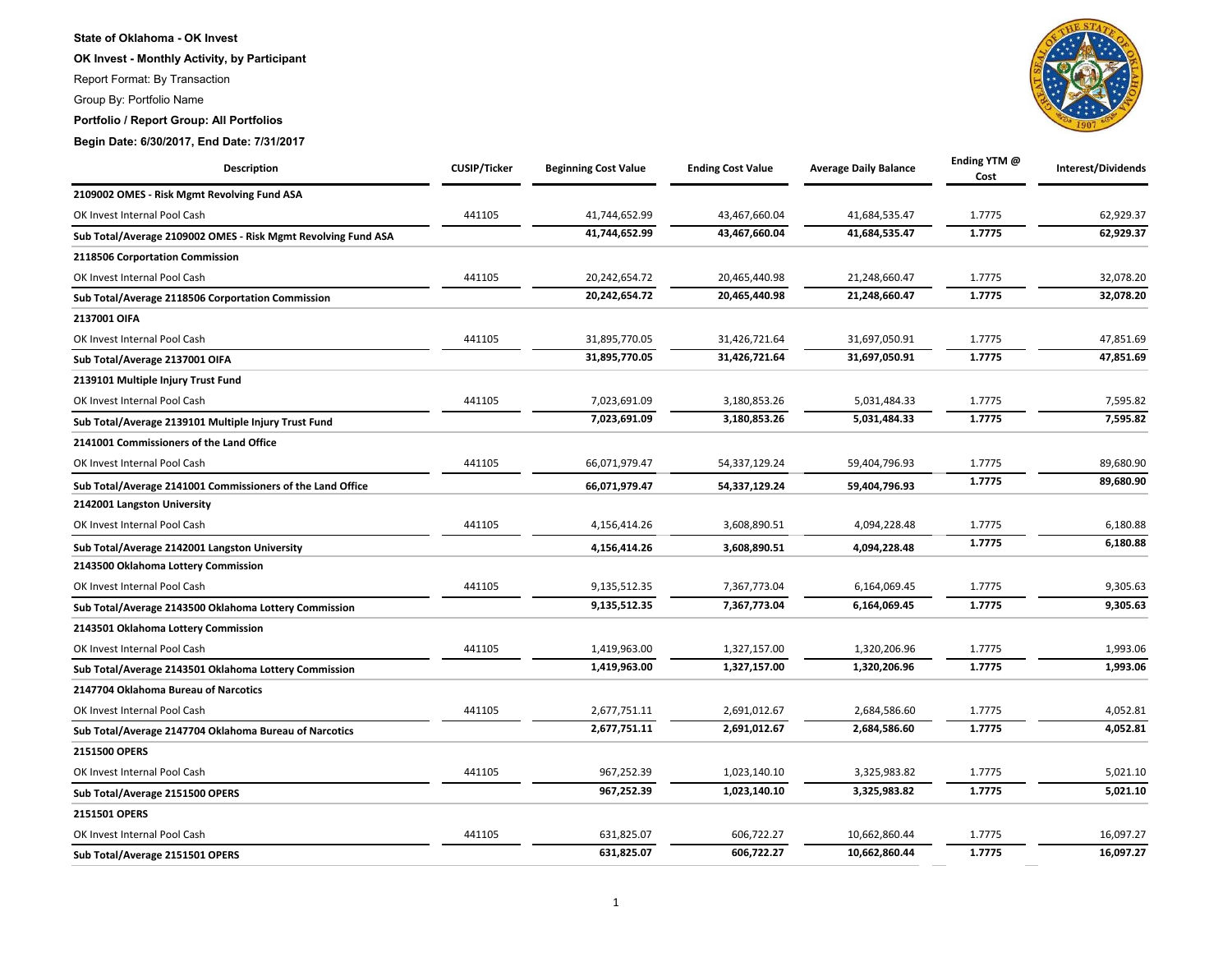| Description                                          | <b>CUSIP/Ticker</b> | <b>Beginning Cost Value</b> | <b>Ending Cost Value</b> | <b>Average Daily Balance</b> | Ending YTM @<br>Cost | Interest/Dividends |
|------------------------------------------------------|---------------------|-----------------------------|--------------------------|------------------------------|----------------------|--------------------|
| 2151502 OPERS                                        |                     |                             |                          |                              |                      |                    |
| OK Invest Internal Pool Cash                         | 441105              | 925,330.28                  | 1,374,669.46             | 380,056.46                   | 1.7775               | 573.76             |
| Sub Total/Average 2151502 OPERS                      |                     | 925,330.28                  | 1,374,669.46             | 380,056.46                   | 1.7775               | 573.76             |
| 2151503 OPERS                                        |                     |                             |                          |                              |                      |                    |
| OK Invest Internal Pool Cash                         | 441105              | 51,276.53                   | 163,479.06               | 624,583.09                   | 1.7775               | 942.91             |
| Sub Total/Average 2151503 OPERS                      |                     | 51,276.53                   | 163,479.06               | 624,583.09                   | 1.7775               | 942.91             |
| 2151504 OPERS                                        |                     |                             |                          |                              |                      |                    |
| OK Invest Internal Pool Cash                         | 441105              | 1,421,307.93                | 1,430,029.67             | 1,577,556.32                 | 1.7775               | 2,381.57           |
| Sub Total/Average 2151504 OPERS                      |                     | 1,421,307.93                | 1,430,029.67             | 1,577,556.32                 | 1.7775               | 2,381.57           |
| 2151505 OPERS                                        |                     |                             |                          |                              |                      |                    |
| OK Invest Internal Pool Cash                         | 441105              | 20,916.01                   | 20,826.34                | 22,869.15                    | 1.7775               | 34.52              |
| Sub Total/Average 2151505 OPERS                      |                     | 20,916.01                   | 20,826.34                | 22,869.15                    | 1.7775               | 34.52              |
| 2151506 OPERS                                        |                     |                             |                          |                              |                      |                    |
| OK Invest Internal Pool Cash                         | 441105              | 205,871.75                  | 268,658.49               | 88,070.26                    | 1.7775               | 132.96             |
| Sub Total/Average 2151506 OPERS                      |                     | 205,871.75                  | 268,658.49               | 88,070.26                    | 1.7775               | 132.96             |
| 2151507 OPERS                                        |                     |                             |                          |                              |                      |                    |
| OK Invest Internal Pool Cash                         | 441105              | 229,300.68                  | 395,327.12               | 133,096.67                   | 1.7775               | 200.93             |
| Sub Total/Average 2151507 OPERS                      |                     | 229,300.68                  | 395,327.12               | 133,096.67                   | 1.7775               | 200.93             |
| 2151508 OPERS                                        |                     |                             |                          |                              |                      |                    |
| OK Invest Internal Pool Cash                         | 441105              | 29,182.07                   | 55,220.33                | 16,240.97                    | 1.7775               | 24.52              |
| Sub Total/Average 2151508 OPERS                      |                     | 29,182.07                   | 55,220.33                | 16,240.97                    | 1.7775               | 24.52              |
| 2151510 OPERS                                        |                     |                             |                          |                              |                      |                    |
| OK Invest Internal Pool Cash                         | 441105              |                             |                          | 73,045.44                    | 1.7775               | 110.27             |
| Sub Total/Average 2151510 OPERS                      |                     |                             |                          | 73,045.44                    | 1.7775               | 110.27             |
| 2153001 Panhandle State University                   |                     |                             |                          |                              |                      |                    |
| OK Invest Internal Pool Cash                         | 441105              | 3,998,547.99                | 3,280,506.20             | 3,602,931.98                 | 1.7775               | 5,439.19           |
| Sub Total/Average 2153001 Panhandle State University |                     | 3,998,547.99                | 3,280,506.20             | 3,602,931.98                 | 1.7775               | 5,439.19           |
| 2155701 OK Police Pension                            |                     |                             |                          |                              |                      |                    |
| OK Invest Internal Pool Cash                         | 441105              | 11,419,748.40               | 10,804,965.55            | 15,717,654.16                | 1.7775               | 23,728.28          |
| Sub Total/Average 2155701 OK Police Pension          |                     | 11,419,748.40               | 10,804,965.55            | 15,717,654.16                | 1.7775               | 23,728.28          |
| 2169502 Tax Commission                               |                     |                             |                          |                              |                      |                    |
| OK Invest Internal Pool Cash                         | 441105              | 371,696,380.06              | 384,105,829.06           | 205,824,520.03               | 1.7775               | 310,724.54         |
| Sub Total/Average 2169502 Tax Commission             |                     | 371,696,380.06              | 384,105,829.06           | 205,824,520.03               | 1.7775               | 310,724.54         |
| 2169520 Tax Commission                               |                     |                             |                          |                              |                      |                    |
| OK Invest Internal Pool Cash                         | 441105              | 2,439,070.46                | 5,203,122.14             | 7,566,437.14                 | 1.7775               | 11,422.73          |
| Sub Total/Average 2169520 Tax Commission             |                     | 2,439,070.46                | 5,203,122.14             | 7,566,437.14                 | 1.7775               | 11,422.73          |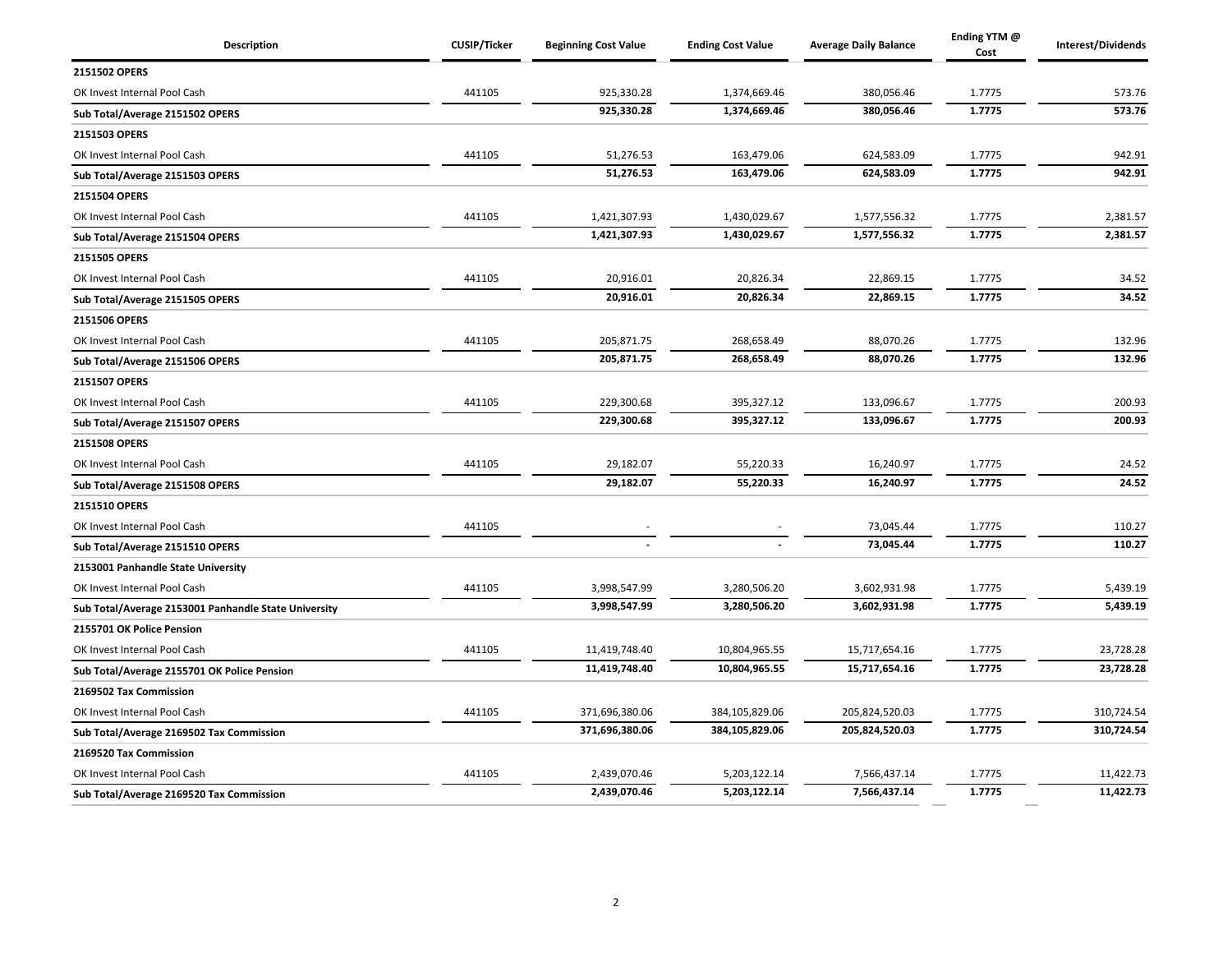| <b>Description</b>                                         | <b>CUSIP/Ticker</b> | <b>Beginning Cost Value</b> | <b>Ending Cost Value</b> | <b>Average Daily Balance</b> | Ending YTM @<br>Cost | Interest/Dividends |
|------------------------------------------------------------|---------------------|-----------------------------|--------------------------|------------------------------|----------------------|--------------------|
| 2169521 Tax Commission                                     |                     |                             |                          |                              |                      |                    |
| OK Invest Internal Pool Cash                               | 441105              | 38,850,357.30               | 38,929,028.03            | 22,128,837.28                | 1.7775               | 33,406.97          |
| Sub Total/Average 2169521 Tax Commission                   |                     | 38,850,357.30               | 38,929,028.03            | 22,128,837.28                | 1.7775               | 33,406.97          |
| 2174007 State Treasurer                                    |                     |                             |                          |                              |                      |                    |
| OK Invest Internal Pool Cash                               | 441105              | 1,241,531.23                | 99,389.74                | 551,127.39                   | 1.7775               | 832.01             |
| Sub Total/Average 2174007 State Treasurer                  |                     | 1,241,531.23                | 99,389.74                | 551,127.39                   | 1.7775               | 832.01             |
| 2183006 DHS - CSED                                         |                     |                             |                          |                              |                      |                    |
| OK Invest Internal Pool Cash                               | 441105              | 17,123,295.21               | 16,020,672.76            | 15,390,380.39                | 1.7775               | 23,234.20          |
| Sub Total/Average 2183006 DHS - CSED                       |                     | 17,123,295.21               | 16,020,672.76            | 15,390,380.39                | 1.7775               | 23,234.20          |
| 7200039 Oklahoma Boll Weevil Eradication                   |                     |                             |                          |                              |                      |                    |
| OK Invest Internal Pool Cash                               | 441105              | 1,590,317.40                | 1,551,142.49             | 1,572,615.78                 | 1.7775               | 2,374.11           |
| Sub Total/Average 7200039 Oklahoma Boll Weevil Eradication |                     | 1,590,317.40                | 1,551,142.49             | 1,572,615.78                 | 1.7775               | 2,374.11           |
| 7200320 Department of Wildlife                             |                     |                             |                          |                              |                      |                    |
| OK Invest Internal Pool Cash                               | 441105              | 939,089.27                  | 624,716.59               | 1,705,626.17                 | 1.7775               | 2,574.91           |
| Sub Total/Average 7200320 Department of Wildlife           |                     | 939,089.27                  | 624,716.59               | 1,705,626.17                 | 1.7775               | 2,574.91           |
| 7200359 OERB                                               |                     |                             |                          |                              |                      |                    |
| OK Invest Internal Pool Cash                               | 441105              | 11,543,785.51               | 10,548,689.70            | 11,408,729.59                | 1.7775               | 17,223.27          |
| Sub Total/Average 7200359 OERB                             |                     | 11,543,785.51               | 10,548,689.70            | 11,408,729.59                | 1.7775               | 17,223.27          |
| 7200370 OIFA                                               |                     |                             |                          |                              |                      |                    |
| OK Invest Internal Pool Cash                               | 441105              | 828,625.62                  | 815,745.00               | 842,061.14                   | 1.7775               | 1,271.22           |
| Sub Total/Average 7200370 OIFA                             |                     | 828,625.62                  | 815,745.00               | 842,061.14                   | 1.7775               | 1,271.22           |
| 7200391 Multiple Injury Trust Fund                         |                     |                             |                          |                              |                      |                    |
| OK Invest Internal Pool Cash                               | 441105              | 85,797.72                   | 95,470.28                | 107,196.59                   | 1.7775               | 161.83             |
| Sub Total/Average 7200391 Multiple Injury Trust Fund       |                     | 85.797.72                   | 95,470.28                | 107,196.59                   | 1.7775               | 161.83             |
| 7200410 Commissioners of the Land Office                   |                     |                             |                          |                              |                      |                    |
| OK Invest Internal Pool Cash                               | 441105              | 1,709,380.30                | 1,799,629.23             | 1,804,436.77                 | 1.7775               | 2,724.08           |
| Sub Total/Average 7200410 Commissioners of the Land Office |                     | 1,709,380.30                | 1,799,629.23             | 1,804,436.77                 | 1.7775               | 2,724.08           |
| 7200435 Oklahoma Lottery Commission                        |                     |                             |                          |                              |                      |                    |
| OK Invest Internal Pool Cash                               | 441105              | 8,713,363.35                | 4,558,787.93             | 7,396,580.78                 | 1.7775               | 11,166.30          |
| Sub Total/Average 7200435 Oklahoma Lottery Commission      |                     | 8,713,363.35                | 4,558,787.93             | 7,396,580.78                 | 1.7775               | 11,166.30          |
| 7200515 OPERS                                              |                     |                             |                          |                              |                      |                    |
| OK Invest Internal Pool Cash                               | 441105              | 153,351.04                  | 41,552.12                | 319,648.78                   | 1.7775               | 482.56             |
| Sub Total/Average 7200515 OPERS                            |                     | 153,351.04                  | 41,552.12                | 319,648.78                   | 1.7775               | 482.56             |
| 7200557 Oklahoma Police Pension                            |                     |                             |                          |                              |                      |                    |
| OK Invest Internal Pool Cash                               | 441105              | 77,598.48                   | 3,576.62                 | 13,104.54                    | 1.7775               | 19.78              |
| Sub Total/Average 7200557 Oklahoma Police Pension          |                     | 77,598.48                   | 3,576.62                 | 13,104.54                    | 1.7775               | 19.78              |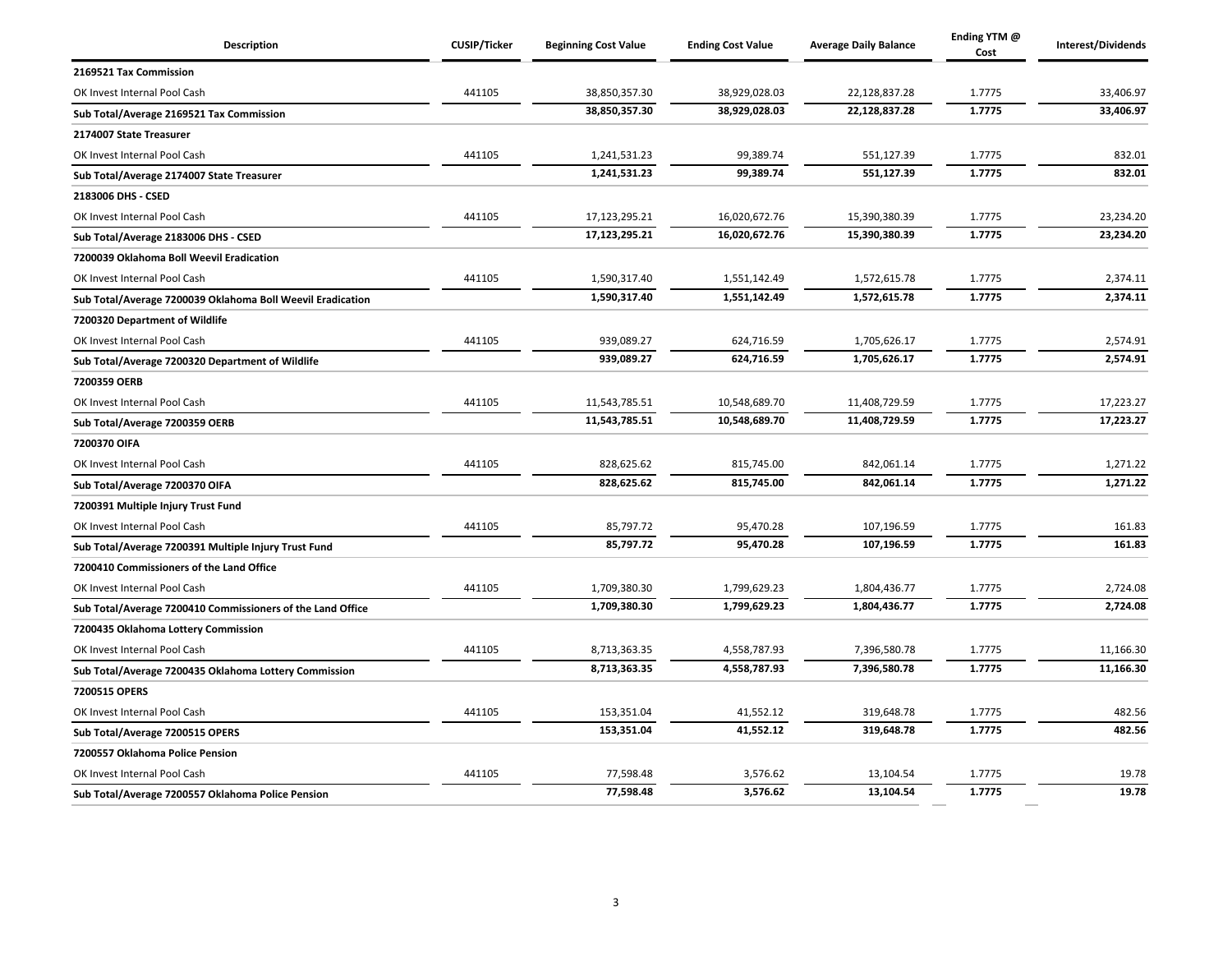| <b>Description</b>                                             | <b>CUSIP/Ticker</b> | <b>Beginning Cost Value</b> | <b>Ending Cost Value</b> | <b>Average Daily Balance</b> | Ending YTM @<br>Cost | Interest/Dividends |
|----------------------------------------------------------------|---------------------|-----------------------------|--------------------------|------------------------------|----------------------|--------------------|
| 7200588 Real Estate Commission                                 |                     |                             |                          |                              |                      |                    |
| OK Invest Internal Pool Cash                                   | 441105              | 648,355.07                  | 674,983.74               | 701,688.43                   | 1.7775               | 1,059.31           |
| Sub Total/Average 7200588 Real Estate Commission               |                     | 648,355.07                  | 674,983.74               | 701,688.43                   | 1.7775               | 1,059.31           |
| 7200830 Department of Human Services                           |                     |                             |                          |                              |                      |                    |
| OK Invest Internal Pool Cash                                   | 441105              | 56,959.45                   | 57,041.50                | 57,025.62                    | 1.7775               | 86.09              |
| Sub Total/Average 7200830 Department of Human Services         |                     | 56,959.45                   | 57,041.50                | 57,025.62                    | 1.7775               | 86.09              |
| 7201825 University Hospitals Authority                         |                     |                             |                          |                              |                      |                    |
| OK Invest Internal Pool Cash                                   | 441105              | 5,224,028.74                | 7,108,413.54             | 6,481,418.70                 | 1.7775               | 9,784.72           |
| Sub Total/Average 7201825 University Hospitals Authority       |                     | 5,224,028.74                | 7,108,413.54             | 6,481,418.70                 | 1.7775               | 9,784.72           |
| 7205090 OMES Risk Management Division/DSC                      |                     |                             |                          |                              |                      |                    |
| OK Invest Internal Pool Cash                                   | 441105              | 54,340,775.19               | 51,974,960.70            | 53,583,722.51                | 1.7775               | 80,893.07          |
| Sub Total/Average 7205090 OMES Risk Management Division/DSC    |                     | 54,340,775.19               | 51,974,960.70            | 53,583,722.51                | 1.7775               | 80,893.07          |
| 7205204 JM Davis Arms & Historical Museum                      |                     |                             |                          |                              |                      |                    |
| OK Invest Internal Pool Cash                                   | 441105              | 3,224.73                    | 3,229.36                 | 3,228.46                     | 1.7775               | 4.87               |
| Sub Total/Average 7205204 JM Davis Arms & Historical Museum    |                     | 3,224.73                    | 3,229.36                 | 3,228.46                     | 1.7775               | 4.87               |
| 7205320 Department of Wildlife                                 |                     |                             |                          |                              |                      |                    |
| OK Invest Internal Pool Cash                                   | 441105              | 404,421.23                  | 395,327.95               | 414,919.31                   | 1.7775               | 626.39             |
| Sub Total/Average 7205320 Department of Wildlife               |                     | 404,421.23                  | 395,327.95               | 414,919.31                   | 1.7775               | 626.39             |
| 7205359 Sustaining OK Energy Resources                         |                     |                             |                          |                              |                      |                    |
| OK Invest Internal Pool Cash                                   | 441105              | 3,139,711.06                | 3,223,653.55             | 3,208,109.24                 | 1.7775               | 4,843.15           |
| Sub Total/Average 7205359 Sustaining OK Energy Resources       |                     | 3,139,711.06                | 3,223,653.55             | 3,208,109.24                 | 1.7775               | 4,843.15           |
| 7205435 Oklahoma Lottery Commission                            |                     |                             |                          |                              |                      |                    |
| OK Invest Internal Pool Cash                                   | 441105              | 193,086.75                  | 163,676.75               | 183,218.17                   | 1.7775               | 276.60             |
| Sub Total/Average 7205435 Oklahoma Lottery Commission          |                     | 193.086.75                  | 163.676.75               | 183,218.17                   | 1.7775               | 276.60             |
| 7205515 OPERS                                                  |                     |                             |                          |                              |                      |                    |
| OK Invest Internal Pool Cash                                   | 441105              | 142,856.59                  | 178,598.44               | 168,207.48                   | 1.7775               | 253.94             |
| Sub Total/Average 7205515 OPERS                                |                     | 142,856.59                  | 178,598.44               | 168,207.48                   | 1.7775               | 253.94             |
| 7205563 OK Bd for Private Vocational Schools                   |                     |                             |                          |                              |                      |                    |
| OK Invest Internal Pool Cash                                   | 441105              | 351,627.84                  | 376,295.52               | 360,140.13                   | 1.7775               | 543.69             |
| Sub Total/Average 7205563 OK Bd for Private Vocational Schools |                     | 351,627.84                  | 376,295.52               | 360,140.13                   | 1.7775               | 543.69             |
| 7205630 Oklahoma Department of Securities                      |                     |                             |                          |                              |                      |                    |
| OK Invest Internal Pool Cash                                   | 441105              | 402,089.11                  | 395,930.54               | 398,231.42                   | 1.7775               | 601.19             |
| Sub Total/Average 7205630 Oklahoma Department of Securities    |                     | 402,089.11                  | 395,930.54               | 398,231.42                   | 1.7775               | 601.19             |
| 7205807 Oklahoma Health Care Authority                         |                     |                             |                          |                              |                      |                    |
| OK Invest Internal Pool Cash                                   | 441105              | 4,407,228.49                | 4,610,566.06             | 15,555,305.95                | 1.7775               | 23,483.18          |
| Sub Total/Average 7205807 Oklahoma Health Care Authority       |                     | 4,407,228.49                | 4,610,566.06             | 15,555,305.95                | 1.7775               | 23,483.18          |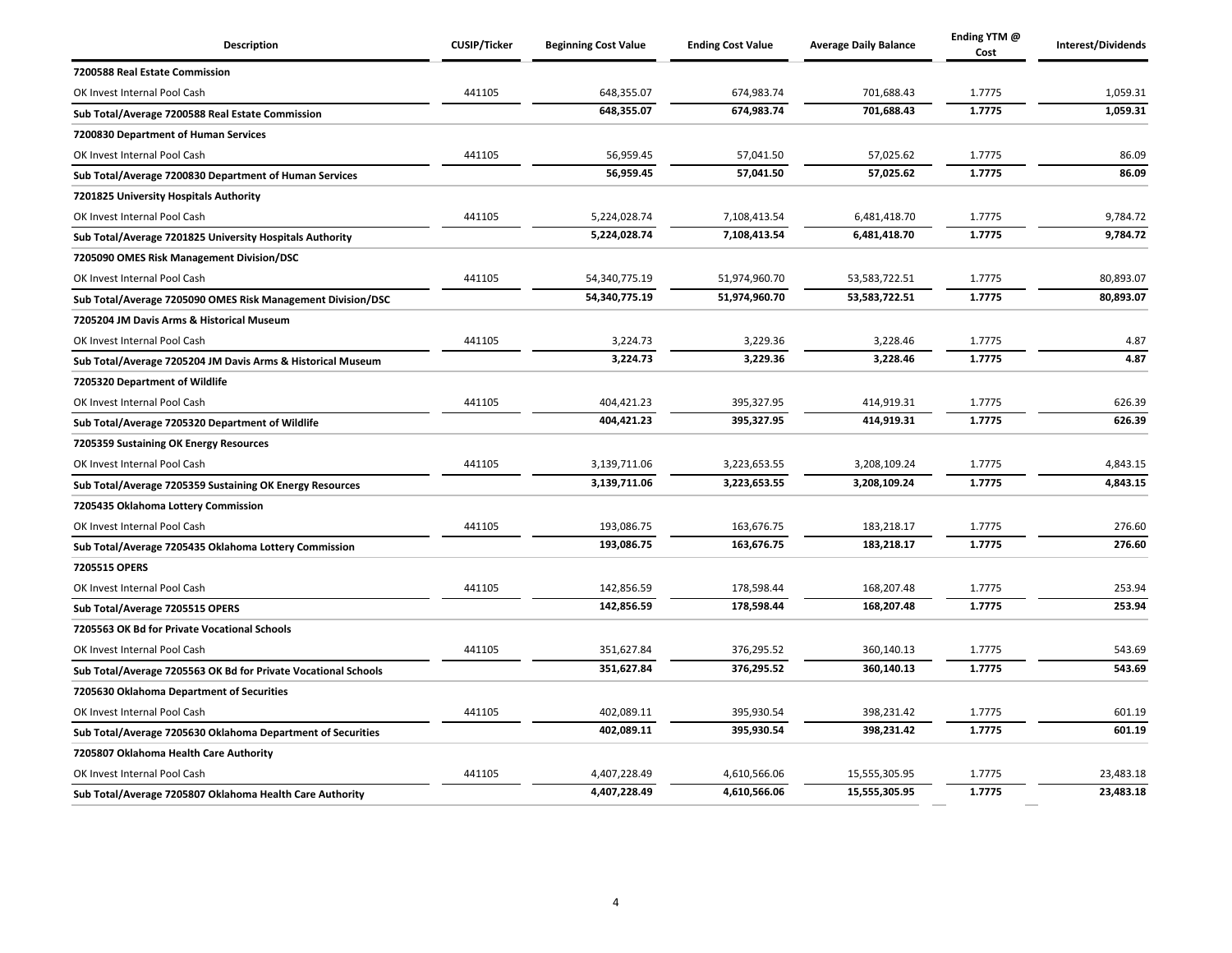| Description                                                     | <b>CUSIP/Ticker</b> | <b>Beginning Cost Value</b> | <b>Ending Cost Value</b> | <b>Average Daily Balance</b> | Ending YTM @<br>Cost | Interest/Dividends |
|-----------------------------------------------------------------|---------------------|-----------------------------|--------------------------|------------------------------|----------------------|--------------------|
| 7210270 State Election Board                                    |                     |                             |                          |                              |                      |                    |
| OK Invest Internal Pool Cash                                    | 441105              | 6,215,286.41                | 6,175,280.73             | 6,189,692.11                 | 1.7775               | 9,344.32           |
| Sub Total/Average 7210270 State Election Board                  |                     | 6,215,286.41                | 6,175,280.73             | 6,189,692.11                 | 1.7775               | 9,344.32           |
| 7210320 Department of Wildlife                                  |                     |                             |                          |                              |                      |                    |
| OK Invest Internal Pool Cash                                    | 441105              | 2,353,117.66                | 2,189,642.66             | 2,335,071.51                 | 1.7775               | 3,525.16           |
| Sub Total/Average 7210320 Department of Wildlife                |                     | 2,353,117.66                | 2,189,642.66             | 2,335,071.51                 | 1.7775               | 3,525.16           |
| 7210350 Oklahoma Historical Society                             |                     |                             |                          |                              |                      |                    |
| OK Invest Internal Pool Cash                                    | 441105              | 26.94                       | 26.98                    | 26.97                        | 1.7775               | 0.04               |
| Sub Total/Average 7210350 Oklahoma Historical Society           |                     | 26.94                       | 26.98                    | 26.97                        | 1.7775               | 0.04               |
| 7210400 Office of Juvenile Affairs                              |                     |                             |                          |                              |                      |                    |
| OK Invest Internal Pool Cash                                    | 441105              | 65,596.82                   | 65,841.11                | 65,730.87                    | 1.7775               | 99.23              |
| Sub Total/Average 7210400 Office of Juvenile Affairs            |                     | 65,596.82                   | 65,841.11                | 65,730.87                    | 1.7775               | 99.23              |
| 7210410 Commissioners of the Land Office                        |                     |                             |                          |                              |                      |                    |
| OK Invest Internal Pool Cash                                    | 441105              | 19,810,952.18               | 19,839,399.81            | 19,833,893.82                | 1.7775               | 29,942.39          |
| Sub Total/Average 7210410 Commissioners of the Land Office      |                     | 19,810,952.18               | 19,839,399.81            | 19,833,893.82                | 1.7775               | 29,942.39          |
| 7210515 OPERS                                                   |                     |                             |                          |                              |                      |                    |
| OK Invest Internal Pool Cash                                    | 441105              |                             | 536.28                   | 179.90                       | 1.7775               | 0.27               |
| Sub Total/Average 7210515 OPERS                                 |                     |                             | 536.28                   | 179.90                       | 1.7775               | 0.27               |
| 7210588 Real Estate Commission                                  |                     |                             |                          |                              |                      |                    |
| OK Invest Internal Pool Cash                                    | 441105              | 177,912.07                  | 165,785.90               | 167,514.24                   | 1.7775               | 252.89             |
| Sub Total/Average 7210588 Real Estate Commission                |                     | 177,912.07                  | 165,785.90               | 167,514.24                   | 1.7775               | 252.89             |
| 7215320 Department of Wildlife                                  |                     |                             |                          |                              |                      |                    |
| OK Invest Internal Pool Cash                                    | 441105              | 2,806,845.12                | 2,827,661.29             | 2,823,632.35                 | 1.7775               | 4,262.72           |
| Sub Total/Average 7215320 Department of Wildlife                |                     | 2,806,845.12                | 2,827,661.29             | 2,823,632.35                 | 1.7775               | 4,262.72           |
| 7215566 Tourism & Recreation Department                         |                     |                             |                          |                              |                      |                    |
| OK Invest Internal Pool Cash                                    | 441105              | 13,324,374.39               | 12,385,449.97            | 11,409,881.61                | 1.7775               | 17,225.01          |
| Sub Total/Average 7215566 Tourism & Recreation Department       |                     | 13,324,374.39               | 12,385,449.97            | 11,409,881.61                | 1.7775               | 17,225.01          |
| 7215585 Department of Public Safety                             |                     |                             |                          |                              |                      |                    |
| OK Invest Internal Pool Cash                                    | 441105              | 1,608,048.31                | 1,594,056.97             | 1,602,650.06                 | 1.7775               | 2,419.45           |
| Sub Total/Average 7215585 Department of Public Safety           |                     | 1.608.048.31                | 1.594.056.97             | 1,602,650.06                 | 1.7775               | 2,419.45           |
| 7215670 JD McCarty Center                                       |                     |                             |                          |                              |                      |                    |
| OK Invest Internal Pool Cash                                    | 441105              | 298,238.25                  | 298,806.75               | 298,605.75                   | 1.7775               | 450.79             |
| Sub Total/Average 7215670 JD McCarty Center                     |                     | 298,238.25                  | 298,806.75               | 298,605.75                   | 1.7775               | 450.79             |
| 7216805 Department of Rehabilitation Services                   |                     |                             |                          |                              |                      |                    |
| OK Invest Internal Pool Cash                                    | 441105              | 488,615.64                  | 580,229.02               | 504,832.83                   | 1.7775               | 762.12             |
| Sub Total/Average 7216805 Department of Rehabilitation Services |                     | 488,615.64                  | 580,229.02               | 504,832.83                   | 1.7775               | 762.12             |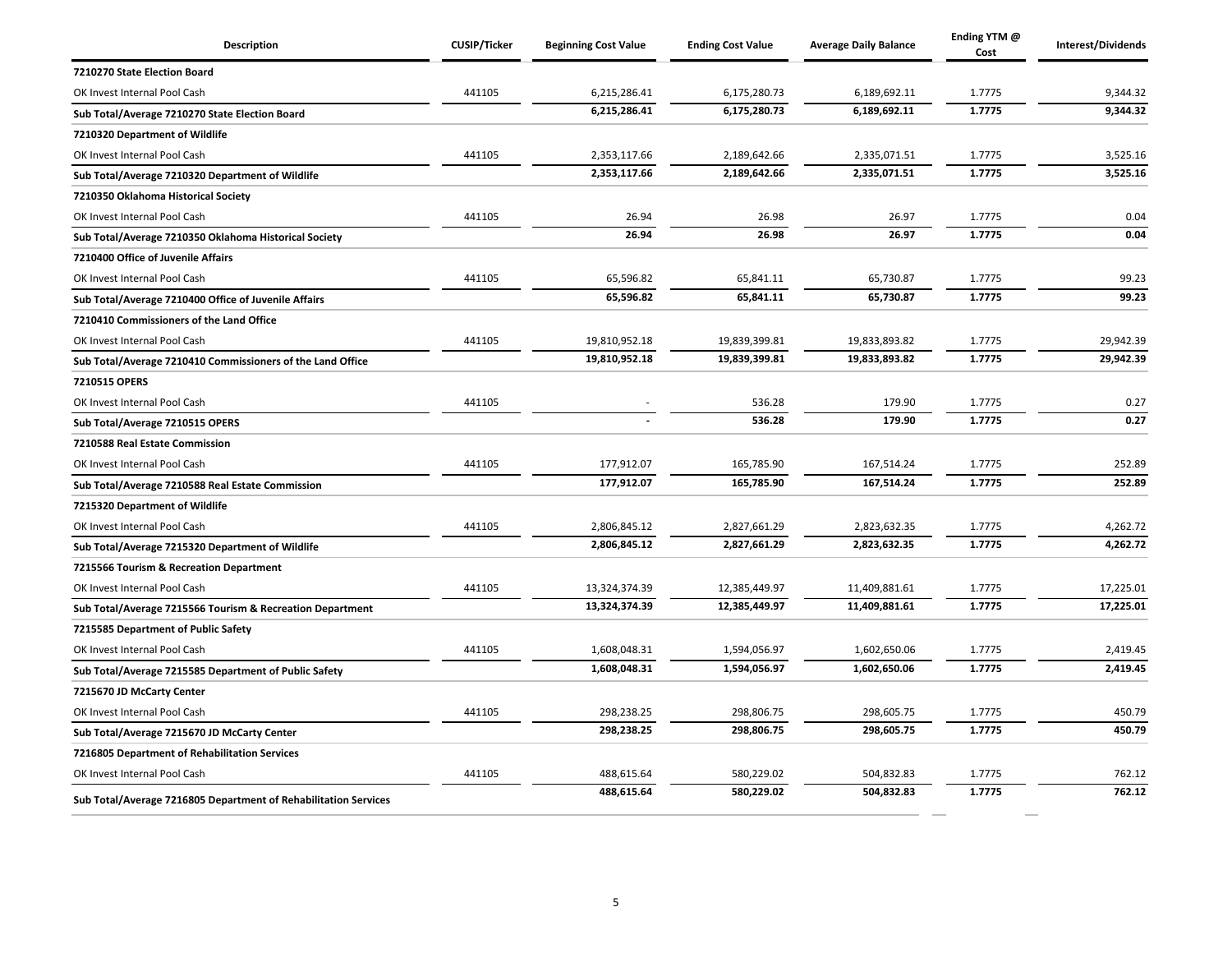| Description                                                   | <b>CUSIP/Ticker</b> | <b>Beginning Cost Value</b> | <b>Ending Cost Value</b> | <b>Average Daily Balance</b> | Ending YTM @<br>Cost | Interest/Dividends |
|---------------------------------------------------------------|---------------------|-----------------------------|--------------------------|------------------------------|----------------------|--------------------|
| 7220090 OSF Building Project Fund                             |                     |                             |                          |                              |                      |                    |
| OK Invest Internal Pool Cash                                  | 441105              | 0.42                        | 0.42                     | 0.42                         | 1.7775               | 0.00               |
| Sub Total/Average 7220090 OSF Building Project Fund           |                     | 0.42                        | 0.42                     | 0.42                         | 1.7775               | 0.00               |
| 7220320 Dept of Wildlife Conservation                         |                     |                             |                          |                              |                      |                    |
| OK Invest Internal Pool Cash                                  | 441105              | 99,864.97                   | 4,303,542.30             | 2,191,606.21                 | 1.7775               | 3,308.57           |
| Sub Total/Average 7220320 Dept of Wildlife Conservation       |                     | 99,864.97                   | 4,303,542.30             | 2,191,606.21                 | 1.7775               | 3,308.57           |
| 7220585 Department of Public Safety                           |                     |                             |                          |                              |                      |                    |
| OK Invest Internal Pool Cash                                  | 441105              | 1,127,416.33                | 1,140,632.20             | 1,145,523.13                 | 1.7775               | 1,729.35           |
| Sub Total/Average 7220585 Department of Public Safety         |                     | 1,127,416.33                | 1,140,632.20             | 1,145,523.13                 | 1.7775               | 1,729.35           |
| 7220830 Department of Human Services                          |                     |                             |                          |                              |                      |                    |
| OK Invest Internal Pool Cash                                  | 441105              | 0.08                        | 0.08                     | 0.08                         | 1.7775               | 0.00               |
| Sub Total/Average 7220830 Department of Human Services        |                     | 0.08                        | 0.08                     | 0.08                         | 1.7775               | 0.00               |
| 7225040 Department of Agriculture                             |                     |                             |                          |                              |                      |                    |
| OK Invest Internal Pool Cash                                  | 441105              | 832,187.62                  | 834,182.79               | 833,396.63                   | 1.7775               | 1,258.14           |
| Sub Total/Average 7225040 Department of Agriculture           |                     | 832,187.62                  | 834,182.79               | 833,396.63                   | 1.7775               | 1,258.14           |
| 7225830 Department of Human Services                          |                     |                             |                          |                              |                      |                    |
| OK Invest Internal Pool Cash                                  | 441105              | 438,620.50                  | 478,458.75               | 456,223.88                   | 1.7775               | 688.74             |
| Sub Total/Average 7225830 Department of Human Services        |                     | 438,620.50                  | 478,458.75               | 456,223.88                   | 1.7775               | 688.74             |
| 7230220 Oklahoma Crime Victims Compensation                   |                     |                             |                          |                              |                      |                    |
| OK Invest Internal Pool Cash                                  | 441105              | 2,520,559.94                | 2,656,241.81             | 2,647,085.46                 | 1.7775               | 3,996.19           |
| Sub Total/Average 7230220 Oklahoma Crime Victims Compensation |                     | 2,520,559.94                | 2,656,241.81             | 2,647,085.46                 | 1.7775               | 3,996.19           |
| 7230345 Department of Transportation                          |                     |                             |                          |                              |                      |                    |
| OK Invest Internal Pool Cash                                  | 441105              | 3,426,471.08                | 2,478,585.56             | 3,362,407.86                 | 1.7775               | 5,076.08           |
| Sub Total/Average 7230345 Department of Transportation        |                     | 3,426,471.08                | 2,478,585.56             | 3,362,407.86                 | 1.7775               | 5,076.08           |
| 7230566 Tourism & Recreation Department                       |                     |                             |                          |                              |                      |                    |
| OK Invest Internal Pool Cash                                  | 441105              | 3,077,446.82                | 5,501,031.71             | 3,591,274.34                 | 1.7775               | 5,421.59           |
| Sub Total/Average 7230566 Tourism & Recreation Department     |                     | 3,077,446.82                | 5,501,031.71             | 3,591,274.34                 | 1.7775               | 5,421.59           |
| 7230695 Tax Commission                                        |                     |                             |                          |                              |                      |                    |
| OK Invest Internal Pool Cash                                  | 441105              | 169,111.45                  | (698, 440.99)            | 129,722.28                   | 1.7775               | 195.84             |
| Sub Total/Average 7230695 Tax Commission                      |                     | 169,111.45                  | (698, 440.99)            | 129,722.28                   | 1.7775               | 195.84             |
| 7230807 Health Care Authority                                 |                     |                             |                          |                              |                      |                    |
| OK Invest Internal Pool Cash                                  | 441105              | 53,136.25                   | 21,357.45                | 2,271,618.27                 | 1.7775               | 3,429.37           |
| Sub Total/Average 7230807 Health Care Authority               |                     | 53,136.25                   | 21,357.45                | 2,271,618.27                 | 1.7775               | 3,429.37           |
| 7235605 Regents for Higher Education                          |                     |                             |                          |                              |                      |                    |
| OK Invest Internal Pool Cash                                  | 441105              | 1,422,931.97                | 2,741,102.01             | 2,277,528.13                 | 1.7775               | 3,438.29           |
| Sub Total/Average 7235605 Regents for Higher Education        |                     | 1,422,931.97                | 2,741,102.01             | 2,277,528.13                 | 1.7775               | 3,438.29           |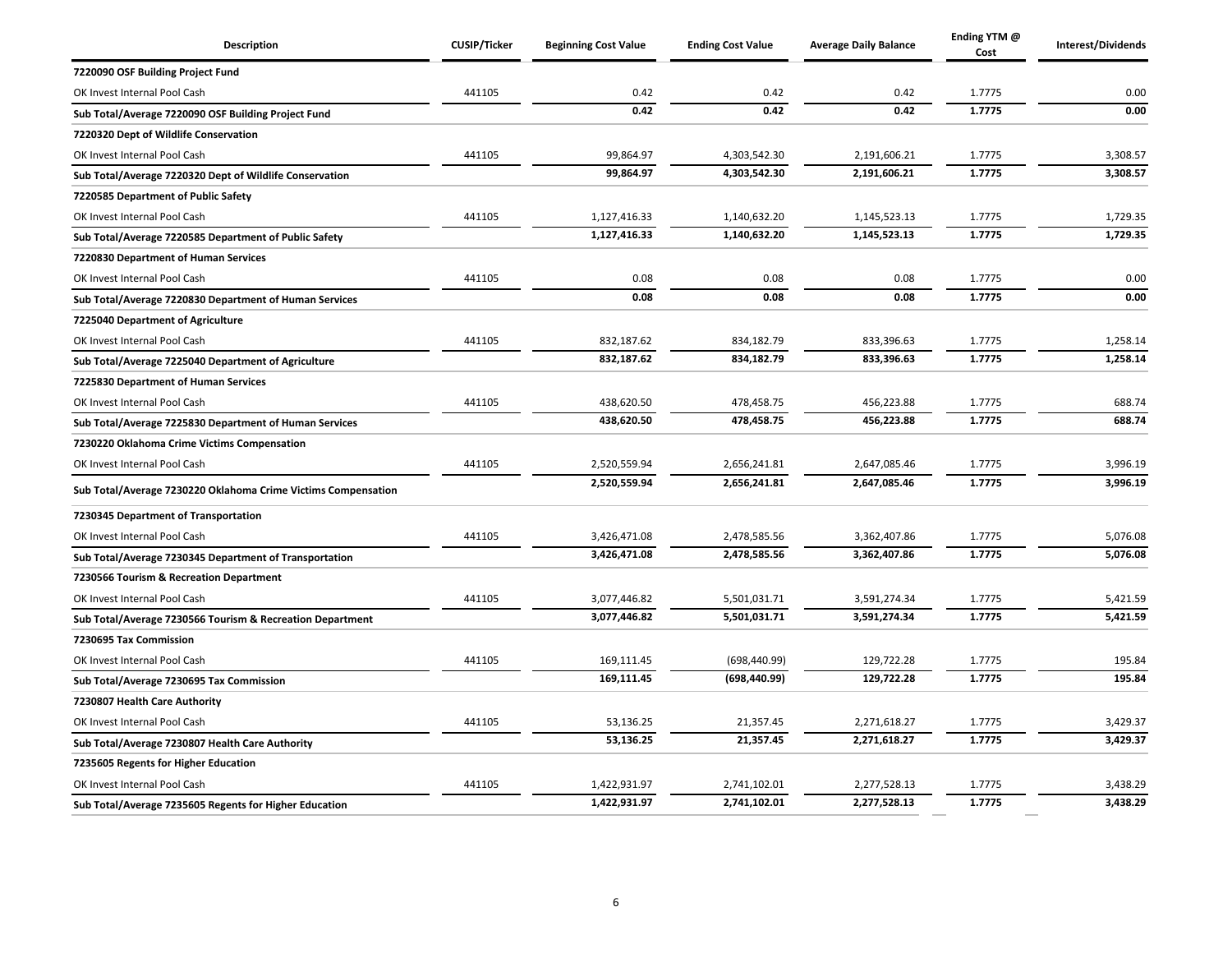| <b>Description</b>                                       | <b>CUSIP/Ticker</b> | <b>Beginning Cost Value</b> | <b>Ending Cost Value</b> | <b>Average Daily Balance</b> | Ending YTM @<br>Cost | Interest/Dividends |
|----------------------------------------------------------|---------------------|-----------------------------|--------------------------|------------------------------|----------------------|--------------------|
| 7235695 OTC Ad Valorem Admin Protest                     |                     |                             |                          |                              |                      |                    |
| OK Invest Internal Pool Cash                             | 441105              | 216,628.32                  | 216,939.39               | 216,879.18                   | 1.7775               | 327.41             |
| Sub Total/Average 7235695 OTC Ad Valorem Admin Protest   |                     | 216,628.32                  | 216,939.39               | 216,879.18                   | 1.7775               | 327.41             |
| 7240807 Health Care Authority                            |                     |                             |                          |                              |                      |                    |
| OK Invest Internal Pool Cash                             | 441105              | 15,349,947.00               | 15,371,988.83            | 15,367,722.67                | 1.7775               | 23,200.00          |
| Sub Total/Average 7240807 Health Care Authority          |                     | 15,349,947.00               | 15,371,988.83            | 15,367,722.67                | 1.7775               | 23,200.00          |
| 7244090 OMES Dept of Central Services                    |                     |                             |                          |                              |                      |                    |
| OK Invest Internal Pool Cash                             | 441105              | 1,188,913.33                | 1,201,967.14             | 1,253,012.17                 | 1.7775               | 1,891.62           |
| Sub Total/Average 7244090 OMES Dept of Central Services  |                     | 1,188,913.33                | 1,201,967.14             | 1,253,012.17                 | 1.7775               | 1,891.62           |
| 7245807 Health Care Authority                            |                     |                             |                          |                              |                      |                    |
| OK Invest Internal Pool Cash                             | 441105              | 9,073,136.99                | 7,673,081.50             | 8,601,234.98                 | 1.7775               | 12,984.92          |
| Sub Total/Average 7245807 Health Care Authority          |                     | 9,073,136.99                | 7,673,081.50             | 8,601,234.98                 | 1.7775               | 12,984.92          |
| 7255090 Department of Central Services                   |                     |                             |                          |                              |                      |                    |
| OK Invest Internal Pool Cash                             | 441105              | 973,388.16                  | 974,824.64               | 974,522.71                   | 1.7775               | 1,471.20           |
| Sub Total/Average 7255090 Department of Central Services |                     | 973,388.16                  | 974,824.64               | 974,522.71                   | 1.7775               | 1,471.20           |
| 7255585 Oklahoma Dept of Public Safety                   |                     |                             |                          |                              |                      |                    |
| OK Invest Internal Pool Cash                             | 441105              | 40,808.94                   | 34,819.14                | 37,040.10                    | 1.7775               | 55.92              |
| Sub Total/Average 7255585 Oklahoma Dept of Public Safety |                     | 40,808.94                   | 34,819.14                | 37,040.10                    | 1.7775               | 55.92              |
| 7260090 OMES Risk Management Division                    |                     |                             |                          |                              |                      |                    |
| OK Invest Internal Pool Cash                             | 441105              | 4,764,427.76                | 4,596,000.04             | 4,702,008.87                 | 1.7775               | 7,098.42           |
| Sub Total/Average 7260090 OMES Risk Management Division  |                     | 4,764,427.76                | 4,596,000.04             | 4,702,008.87                 | 1.7775               | 7,098.42           |
| 7260452 OK Board of Mental Health                        |                     |                             |                          |                              |                      |                    |
| OK Invest Internal Pool Cash                             | 441105              | 938,618.07                  | 939,965.88               | 939,705.01                   | 1.7775               | 1,418.63           |
| Sub Total/Average 7260452 OK Board of Mental Health      |                     | 938,618.07                  | 939,965.88               | 939,705.01                   | 1.7775               | 1,418.63           |
| 7265090 Risk Management Fund                             |                     |                             |                          |                              |                      |                    |
| OK Invest Internal Pool Cash                             | 441105              | 36,415.37                   | 130,257.14               | 147,931.48                   | 1.7775               | 223.33             |
| Sub Total/Average 7265090 Risk Management Fund           |                     | 36,415.37                   | 130,257.14               | 147,931.48                   | 1.7775               | 223.33             |
| 7275740 OST - SEED                                       |                     |                             |                          |                              |                      |                    |
| OK Invest Internal Pool Cash                             | 441105              | 47,469.37                   | 47,018.13                | 47,323.49                    | 1.7775               | 71.44              |
| Sub Total/Average 7275740 OST - SEED                     |                     | 47,469.37                   | 47,018.13                | 47,323.49                    | 1.7775               | 71.44              |
| 7280090 OMES DCS Property Distribution                   |                     |                             |                          |                              |                      |                    |
| OK Invest Internal Pool Cash                             | 441105              | 1,563,256.00                | 1,529,593.10             | 1,537,373.59                 | 1.7775               | 2,320.91           |
| Sub Total/Average 7280090 OMES DCS Property Distribution |                     | 1,563,256.00                | 1,529,593.10             | 1,537,373.59                 | 1.7775               | 2,320.91           |
| 7280345 Department of Transportation                     |                     |                             |                          |                              |                      |                    |
| OK Invest Internal Pool Cash                             | 441105              | 588,507.04                  | 614,206.98               | 862,276.25                   | 1.7775               | 1,301.74           |
| Sub Total/Average 7280345 Department of Transportation   |                     | 588,507.04                  | 614,206.98               | 862,276.25                   | 1.7775               | 1,301.74           |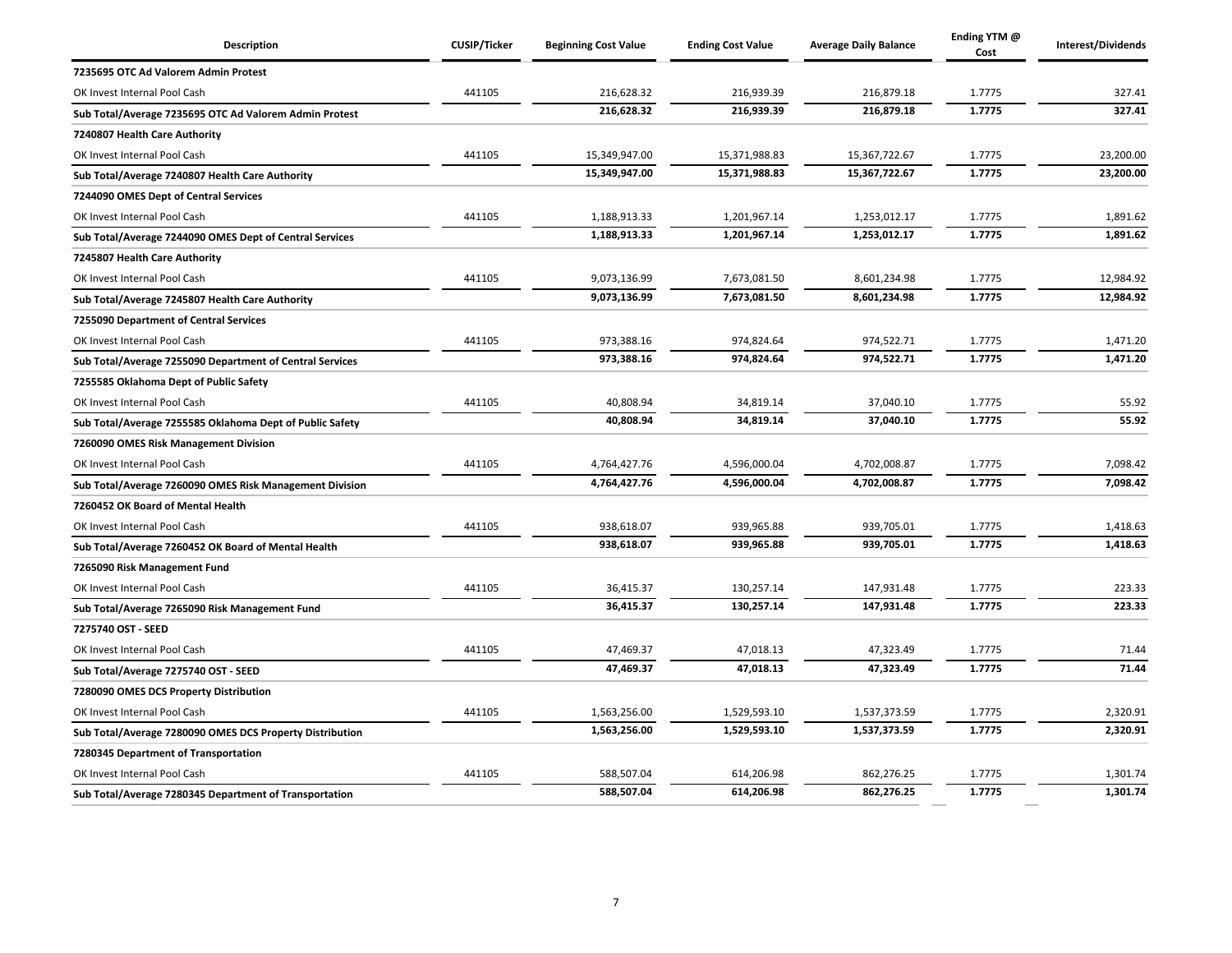| <b>Description</b>                                        | <b>CUSIP/Ticker</b> | <b>Beginning Cost Value</b> | <b>Ending Cost Value</b> | <b>Average Daily Balance</b> | Ending YTM @<br>Cost | Interest/Dividends |
|-----------------------------------------------------------|---------------------|-----------------------------|--------------------------|------------------------------|----------------------|--------------------|
| 7285345 Department of Transportation                      |                     |                             |                          |                              |                      |                    |
| OK Invest Internal Pool Cash                              | 441105              | 266,507,659.44              | 203,652,413.93           | 212,939,678.96               | 1.7775               | 321,465.99         |
| Sub Total/Average 7285345 Department of Transportation    |                     | 266,507,659.44              | 203,652,413.93           | 212,939,678.96               | 1.7775               | 321,465.99         |
| 7295090 Emergency & Transportation                        |                     |                             |                          |                              |                      |                    |
| OK Invest Internal Pool Cash                              | 441105              | 1,481,587.50                | 1,471,587.50             | 1,500,297.18                 | 1.7775               | 2,264.93           |
| Sub Total/Average 7295090 Emergency & Transportation      |                     | 1,481,587.50                | 1,471,587.50             | 1,500,297.18                 | 1.7775               | 2,264.93           |
| 7296150 University of Science & Arts                      |                     |                             |                          |                              |                      |                    |
| OK Invest Internal Pool Cash                              | 441105              | 38.28                       | 38.33                    | 38.32                        | 1.7775               | 0.06               |
| Sub Total/Average 7296150 University of Science & Arts    |                     | 38.28                       | 38.33                    | 38.32                        | 1.7775               | 0.06               |
| 7303000 Tobacco Litigation Escrow Fund                    |                     |                             |                          |                              |                      |                    |
| OK Invest Internal Pool Cash                              | 441105              | 27,761.95                   | 27,801.81                | 27,794.10                    | 1.7775               | 41.96              |
| Sub Total/Average 7303000 Tobacco Litigation Escrow Fund  |                     | 27,761.95                   | 27,801.81                | 27,794.10                    | 1.7775               | 41.96              |
| 7360566 Tourism & Recreation Department                   |                     |                             |                          |                              |                      |                    |
| OK Invest Internal Pool Cash                              | 441105              | 5,611,707.56                | 5,634,999.70             | 5,621,631.65                 | 1.7775               | 8,486.74           |
| Sub Total/Average 7360566 Tourism & Recreation Department |                     | 5,611,707.56                | 5,634,999.70             | 5,621,631.65                 | 1.7775               | 8,486.74           |
| 7405220 District Attorneys Council                        |                     |                             |                          |                              |                      |                    |
| OK Invest Internal Pool Cash                              | 441105              | 5,393,813.22                | 5,206,564.80             | 5,331,032.53                 | 1.7775               | 8,048.03           |
| Sub Total/Average 7405220 District Attorneys Council      |                     | 5,393,813.22                | 5,206,564.80             | 5,331,032.53                 | 1.7775               | 8,048.03           |
| 7408105 OCIA                                              |                     |                             |                          |                              |                      |                    |
| OK Invest Internal Pool Cash                              | 441105              |                             | 496,389.41               | 192,351.69                   | 1.7775               | 290.39             |
| Sub Total/Average 7408105 OCIA                            |                     |                             | 496,389.41               | 192,351.69                   | 1.7775               | 290.39             |
| 7411105 OCIA                                              |                     |                             |                          |                              |                      |                    |
| OK Invest Internal Pool Cash                              | 441105              | 81,108,148.50               | 75,896,554.52            | 80,177,384.75                | 1.7775               | 121,040.39         |
| Sub Total/Average 7411105 OCIA                            |                     | 81,108,148.50               | 75,896,554.52            | 80,177,384.75                | 1.7775               | 121,040.39         |
| 7412105 OCIA                                              |                     |                             |                          |                              |                      |                    |
| OK Invest Internal Pool Cash                              | 441105              |                             | 131.51                   | 106.06                       | 1.7775               | 0.16               |
| Sub Total/Average 7412105 OCIA                            |                     |                             | 131.51                   | 106.06                       | 1.7775               | 0.16               |
| 7415400 Office of Juvenile Affairs                        |                     |                             |                          |                              |                      |                    |
| OK Invest Internal Pool Cash                              | 441105              | 26,113.03                   | 11,198.80                | 18,783.57                    | 1.7775               | 28.36              |
| Sub Total/Average 7415400 Office of Juvenile Affairs      |                     | 26,113.03                   | 11,198.80                | 18,783.57                    | 1.7775               | 28.36              |
| 7416000 OSF - Oil Overcharge                              |                     |                             |                          |                              |                      |                    |
| OK Invest Internal Pool Cash                              | 441105              | 269,787.72                  | 270,175.12               | 270,100.14                   | 1.7775               | 407.76             |
| Sub Total/Average 7416000 OSF - Oil Overcharge            |                     | 269,787.72                  | 270,175.12               | 270,100.14                   | 1.7775               | 407.76             |
| 7416160 Department of Commerce                            |                     |                             |                          |                              |                      |                    |
| OK Invest Internal Pool Cash                              | 441105              | 2,582,421.76                | 2,600,417.98             | 2,591,143.14                 | 1.7775               | 3,911.74           |
| Sub Total/Average 7416160 Department of Commerce          |                     | 2,582,421.76                | 2,600,417.98             | 2,591,143.14                 | 1.7775               | 3,911.74           |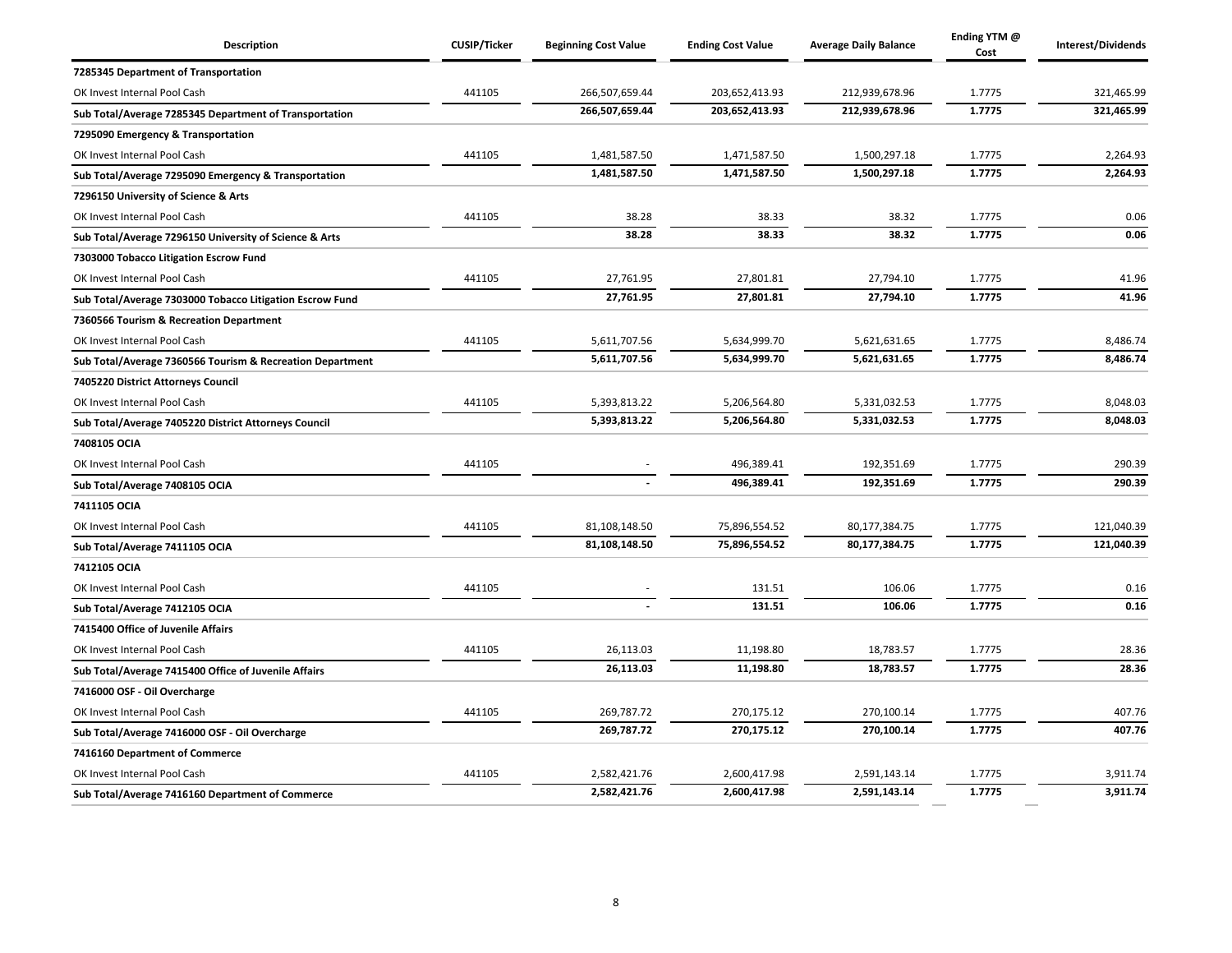| Description                                         | <b>CUSIP/Ticker</b> | <b>Beginning Cost Value</b> | <b>Ending Cost Value</b> | <b>Average Daily Balance</b> | Ending YTM @<br>Cost | Interest/Dividends |
|-----------------------------------------------------|---------------------|-----------------------------|--------------------------|------------------------------|----------------------|--------------------|
| 7419105 OCIA                                        |                     |                             |                          |                              |                      |                    |
| OK Invest Internal Pool Cash                        | 441105              |                             | 713,583.72               | 271,370.45                   | 1.7775               | 409.68             |
| Sub Total/Average 7419105 OCIA                      |                     |                             | 713,583.72               | 271,370.45                   | 1.7775               | 409.68             |
| 7426000 OSF - Oil Overcharge                        |                     |                             |                          |                              |                      |                    |
| OK Invest Internal Pool Cash                        | 441105              | 2,254,214.19                | 2,257,451.14             | 2,256,824.63                 | 1.7775               | 3,407.03           |
| Sub Total/Average 7426000 OSF - Oil Overcharge      |                     | 2,254,214.19                | 2,257,451.14             | 2,256,824.63                 | 1.7775               | 3,407.03           |
| 7426160 Department of Commerce                      |                     |                             |                          |                              |                      |                    |
| OK Invest Internal Pool Cash                        | 441105              | 10,604,561.51               | 10,697,746.86            | 10,642,580.74                | 1.7775               | 16,066.65          |
| Sub Total/Average 7426160 Department of Commerce    |                     | 10,604,561.51               | 10,697,746.86            | 10,642,580.74                | 1.7775               | 16,066.65          |
| 7428105 OCIA Endowed Chairs Fund                    |                     |                             |                          |                              |                      |                    |
| OK Invest Internal Pool Cash                        | 441105              |                             | 859,819.30               | 333,218.15                   | 1.7775               | 503.05             |
| Sub Total/Average 7428105 OCIA Endowed Chairs Fund  |                     |                             | 859,819.30               | 333,218.15                   | 1.7775               | 503.05             |
| 7429105 OCIA                                        |                     |                             |                          |                              |                      |                    |
| OK Invest Internal Pool Cash                        | 441105              |                             | 126.99                   | 102.41                       | 1.7775               | 0.15               |
| Sub Total/Average 7429105 OCIA                      |                     |                             | 126.99                   | 102.41                       | 1.7775               | 0.15               |
| 7430010 Oklahoma State University                   |                     |                             |                          |                              |                      |                    |
| OK Invest Internal Pool Cash                        | 441105              | 1,628,744.71                | 2,505,113.95             | 2,495,423.39                 | 1.7775               | 3,767.23           |
| Sub Total/Average 7430010 Oklahoma State University |                     | 1,628,744.71                | 2,505,113.95             | 2,495,423.39                 | 1.7775               | 3,767.23           |
| 7430011 Oklahoma State University                   |                     |                             |                          |                              |                      |                    |
| OK Invest Internal Pool Cash                        | 441105              | 1,233,514.78                | 1,045,265.62             | 1,223,903.44                 | 1.7775               | 1,847.68           |
| Sub Total/Average 7430011 Oklahoma State University |                     | 1,233,514.78                | 1,045,265.62             | 1,223,903.44                 | 1.7775               | 1,847.68           |
| 7430012 Oklahoma State University                   |                     |                             |                          |                              |                      |                    |
| OK Invest Internal Pool Cash                        | 441105              | 752,474.71                  | 506,234.89               | 794,823.07                   | 1.7775               | 1,199.91           |
| Sub Total/Average 7430012 Oklahoma State University |                     | 752,474.71                  | 506,234.89               | 794,823.07                   | 1.7775               | 1,199.91           |
| 7430013 Oklahoma State University                   |                     |                             |                          |                              |                      |                    |
| OK Invest Internal Pool Cash                        | 441105              | 3,686,463.99                | 3,619,558.10             | 3,662,856.71                 | 1.7775               | 5,529.66           |
| Sub Total/Average 7430013 Oklahoma State University |                     | 3,686,463.99                | 3,619,558.10             | 3,662,856.71                 | 1.7775               | 5,529.66           |
| 7430014 Oklahoma State University                   |                     |                             |                          |                              |                      |                    |
| OK Invest Internal Pool Cash                        | 441105              | 2,662,103.63                | 2,136,333.92             | 2,503,992.53                 | 1.7775               | 3,780.17           |
| Sub Total/Average 7430014 Oklahoma State University |                     | 2,662,103.63                | 2,136,333.92             | 2,503,992.53                 | 1.7775               | 3,780.17           |
| 7430015 Oklahoma State University                   |                     |                             |                          |                              |                      |                    |
| OK Invest Internal Pool Cash                        | 441105              | 1,288,628.55                | 1,371,563.34             | 1,166,997.50                 | 1.7775               | 1,761.77           |
| Sub Total/Average 7430015 Oklahoma State University |                     | 1,288,628.55                | 1,371,563.34             | 1,166,997.50                 | 1.7775               | 1,761.77           |
| 7430016 Oklahoma State University                   |                     |                             |                          |                              |                      |                    |
| OK Invest Internal Pool Cash                        | 441105              | 161,226.02                  | 161,451.31               | 161,407.71                   | 1.7775               | 243.67             |
| Sub Total/Average 7430016 Oklahoma State University |                     | 161,226.02                  | 161,451.31               | 161,407.71                   | 1.7775               | 243.67             |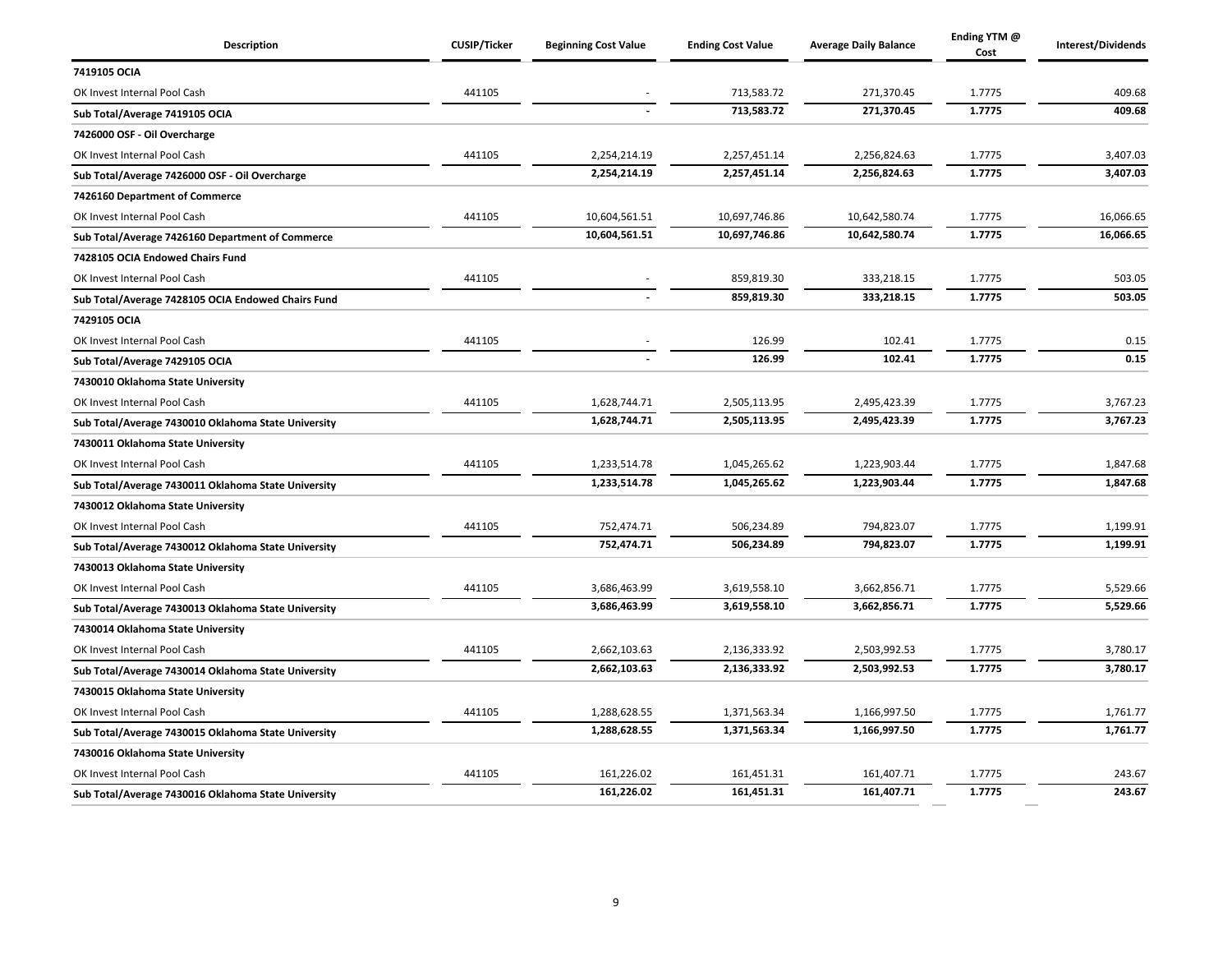| Description                                                      | <b>CUSIP/Ticker</b> | <b>Beginning Cost Value</b> | <b>Ending Cost Value</b> | <b>Average Daily Balance</b> | Ending YTM @<br>Cost | Interest/Dividends |
|------------------------------------------------------------------|---------------------|-----------------------------|--------------------------|------------------------------|----------------------|--------------------|
| 7430420 Langston University                                      |                     |                             |                          |                              |                      |                    |
| OK Invest Internal Pool Cash                                     | 441105              | 158,082.15                  | 210,287.69               | 171,092.30                   | 1.7775               | 258.29             |
| Sub Total/Average 7430420 Langston University                    |                     | 158,082.15                  | 210,287.69               | 171,092.30                   | 1.7775               | 258.29             |
| 7430461 Rogers State College                                     |                     |                             |                          |                              |                      |                    |
| OK Invest Internal Pool Cash                                     | 441105              | 898,667.95                  | 766,235.27               | 857,301.83                   | 1.7775               | 1,294.23           |
| Sub Total/Average 7430461 Rogers State College                   |                     | 898,667.95                  | 766,235.27               | 857,301.83                   | 1.7775               | 1,294.23           |
| 7430505 Northwestern Oklahoma State University                   |                     |                             |                          |                              |                      |                    |
| OK Invest Internal Pool Cash                                     | 441105              | 328,985.96                  | 375,977.28               | 372,513.45                   | 1.7775               | 562.37             |
| Sub Total/Average 7430505 Northwestern Oklahoma State University |                     | 328,985.96                  | 375,977.28               | 372,513.45                   | 1.7775               | 562.37             |
| 7430665 Southwestern Oklahoma State University                   |                     |                             |                          |                              |                      |                    |
| OK Invest Internal Pool Cash                                     | 441105              | 2,269,514.60                | 2,190,695.07             | 2,225,879.93                 | 1.7775               | 3,360.32           |
| Sub Total/Average 7430665 Southwestern Oklahoma State University |                     | 2,269,514.60                | 2,190,695.07             | 2,225,879.93                 | 1.7775               | 3,360.32           |
| 7430760 University of Oklahoma                                   |                     |                             |                          |                              |                      |                    |
| OK Invest Internal Pool Cash                                     | 441105              | 12,092,118.01               | 10,301,384.15            | 10,981,156.96                | 1.7775               | 16,577.79          |
| Sub Total/Average 7430760 University of Oklahoma                 |                     | 12,092,118.01               | 10,301,384.15            | 10,981,156.96                | 1.7775               | 16,577.79          |
| 7430770 OUHSC                                                    |                     |                             |                          |                              |                      |                    |
| OK Invest Internal Pool Cash                                     | 441105              | 71,061,944.11               | 66,563,490.99            | 70,502,522.31                | 1.7775               | 106,434.66         |
| Sub Total/Average 7430770 OUHSC                                  |                     | 71,061,944.11               | 66,563,490.99            | 70,502,522.31                | 1.7775               | 106,434.66         |
| 7430773 Oklahoma State University                                |                     |                             |                          |                              |                      |                    |
| OK Invest Internal Pool Cash                                     | 441105              | 3,832,299.01                | 3,469,855.77             | 3,703,207.09                 | 1.7775               | 5,590.57           |
| Sub Total/Average 7430773 Oklahoma State University              |                     | 3,832,299.01                | 3,469,855.77             | 3,703,207.09                 | 1.7775               | 5,590.57           |
| 7432105 OCIA 2009A Construction Fund                             |                     |                             |                          |                              |                      |                    |
| OK Invest Internal Pool Cash                                     | 441105              |                             | 347,653.98               | 67,423.33                    | 1.7775               | 101.79             |
| Sub Total/Average 7432105 OCIA 2009A Construction Fund           |                     |                             | 347,653.98               | 67,423.33                    | 1.7775               | 101.79             |
| 7434105 OCIA                                                     |                     |                             |                          |                              |                      |                    |
| OK Invest Internal Pool Cash                                     | 441105              | (10, 714.68)                | 49,665.02                | 3,700.47                     | 1.7775               | 5.59               |
| Sub Total/Average 7434105 OCIA                                   |                     | (10, 714.68)                | 49,665.02                | 3,700.47                     | 1.7775               | 5.59               |
| 7436000 OSF - Oil Overcharge                                     |                     |                             |                          |                              |                      |                    |
| OK Invest Internal Pool Cash                                     | 441105              | 2,472.35                    | 2,475.90                 | 2,475.21                     | 1.7775               | 3.74               |
| Sub Total/Average 7436000 OSF - Oil Overcharge                   |                     | 2,472.35                    | 2,475.90                 | 2,475.21                     | 1.7775               | 3.74               |
| 7436105 OCIA                                                     |                     |                             |                          |                              |                      |                    |
| OK Invest Internal Pool Cash                                     | 441105              | 0.09                        | 0.09                     | 0.09                         | 1.7775               | 0.00               |
| Sub Total/Average 7436105 OCIA                                   |                     | 0.09                        | 0.09                     | 0.09                         | 1.7775               | 0.00               |
| 7438105 OCIA                                                     |                     |                             |                          |                              |                      |                    |
| OK Invest Internal Pool Cash                                     | 441105              | 0.06                        | 0.06                     | 0.06                         | 1.7775               | 0.00               |
| Sub Total/Average 7438105 OCIA                                   |                     | 0.06                        | 0.06                     | 0.06                         | 1.7775               | 0.00               |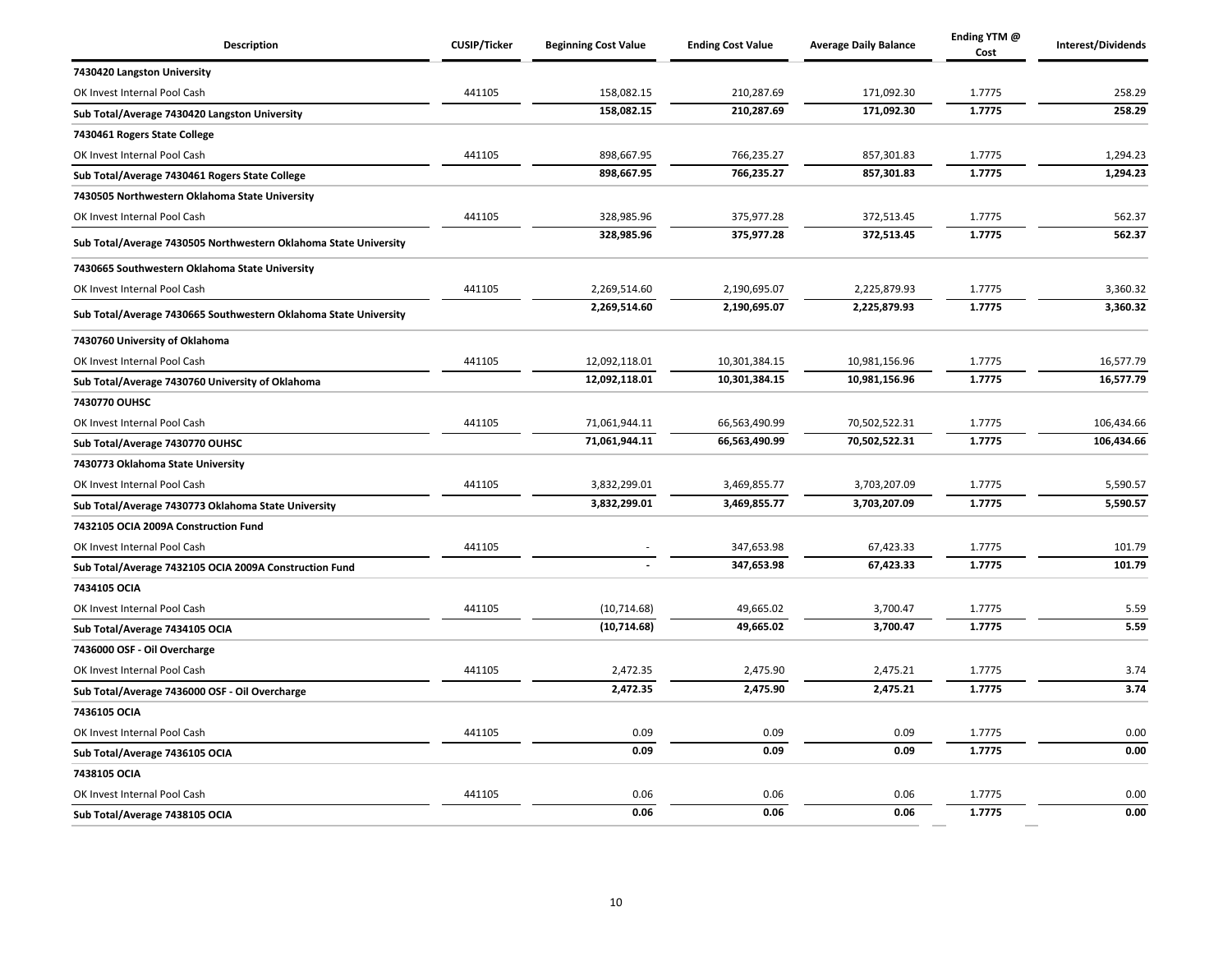| <b>Description</b>                                      | <b>CUSIP/Ticker</b> | <b>Beginning Cost Value</b> | <b>Ending Cost Value</b> | <b>Average Daily Balance</b> | Ending YTM @<br>Cost | Interest/Dividends |
|---------------------------------------------------------|---------------------|-----------------------------|--------------------------|------------------------------|----------------------|--------------------|
| 7440105 OCIA Operations & Maintenance                   |                     |                             |                          |                              |                      |                    |
| OK Invest Internal Pool Cash                            | 441105              | 3,783.88                    | 3,789.31                 | 3,788.26                     | 1.7775               | 5.72               |
| Sub Total/Average 7440105 OCIA Operations & Maintenance |                     | 3,783.88                    | 3,789.31                 | 3,788.26                     | 1.7775               | 5.72               |
| 7442105 OCIA                                            |                     |                             |                          |                              |                      |                    |
| OK Invest Internal Pool Cash                            | 441105              |                             | 43.13                    | 34.78                        | 1.7775               | 0.05               |
| Sub Total/Average 7442105 OCIA                          |                     |                             | 43.13                    | 34.78                        | 1.7775               | 0.05               |
| 7443105 OCIA                                            |                     |                             |                          |                              |                      |                    |
| OK Invest Internal Pool Cash                            | 441105              |                             | 106,521.49               | 41,403.79                    | 1.7775               | 62.51              |
| Sub Total/Average 7443105 OCIA                          |                     |                             | 106,521.49               | 41,403.79                    | 1.7775               | 62.51              |
| 7444835 Water Resources Board                           |                     |                             |                          |                              |                      |                    |
| OK Invest Internal Pool Cash                            | 441105              | 8,339,532.21                | 8,195,656.15             | 8,327,953.73                 | 1.7775               | 12,572.36          |
| Sub Total/Average 7444835 Water Resources Board         |                     | 8,339,532.21                | 8,195,656.15             | 8,327,953.73                 | 1.7775               | 12,572.36          |
| 7445105 Oklahoma Capital Improvement                    |                     |                             |                          |                              |                      |                    |
| OK Invest Internal Pool Cash                            | 441105              | 0.06                        | 0.06                     | 0.06                         | 1.7775               | 0.00               |
| Sub Total/Average 7445105 Oklahoma Capital Improvement  |                     | 0.06                        | 0.06                     | 0.06                         | 1.7775               | 0.00               |
| 7445835 Water Resources Board                           |                     |                             |                          |                              |                      |                    |
| OK Invest Internal Pool Cash                            | 441105              | 3,419,189.61                | 3,129,723.43             | 3,399,997.04                 | 1.7775               | 5,132.83           |
| Sub Total/Average 7445835 Water Resources Board         |                     | 3,419,189.61                | 3,129,723.43             | 3,399,997.04                 | 1.7775               | 5,132.83           |
| 7446105 Capital Improvement Authority                   |                     |                             |                          |                              |                      |                    |
| OK Invest Internal Pool Cash                            | 441105              | 77,011,785.53               | 77,122,370.97            | 77,100,967.34                | 1.7775               | 116,396.06         |
| Sub Total/Average 7446105 Capital Improvement Authority |                     | 77,011,785.53               | 77,122,370.97            | 77,100,967.34                | 1.7775               | 116,396.06         |
| 7447105 OCIA                                            |                     |                             |                          |                              |                      |                    |
| OK Invest Internal Pool Cash                            | 441105              |                             | 64,811.24                | 25,154.09                    | 1.7775               | 37.97              |
| Sub Total/Average 7447105 OCIA                          |                     |                             | 64,811.24                | 25,154.09                    | 1.7775               | 37.97              |
| 7448105 OCIA                                            |                     |                             |                          |                              |                      |                    |
| OK Invest Internal Pool Cash                            | 441105              | 12,646,067.36               | 8,871,853.17             | 9,572,996.55                 | 1.7775               | 14,451.95          |
| Sub Total/Average 7448105 OCIA                          |                     | 12,646,067.36               | 8,871,853.17             | 9,572,996.55                 | 1.7775               | 14,451.95          |
| 7449105 OCIA                                            |                     |                             |                          |                              |                      |                    |
| OK Invest Internal Pool Cash                            | 441105              |                             | 2,574,141.52             | 997,652.45                   | 1.7775               | 1,506.11           |
| Sub Total/Average 7449105 OCIA                          |                     |                             | 2,574,141.52             | 997,652.45                   | 1.7775               | 1,506.11           |
| 7455105 OCIA                                            |                     |                             |                          |                              |                      |                    |
| OK Invest Internal Pool Cash                            | 441105              |                             | 421.87                   | 340.22                       | 1.7775               | 0.51               |
| Sub Total/Average 7455105 OCIA                          |                     |                             | 421.87                   | 340.22                       | 1.7775               | 0.51               |
| 7455160 Department of Commerce                          |                     |                             |                          |                              |                      |                    |
| OK Invest Internal Pool Cash                            | 441105              | 119,229.13                  | 119,427.23               | 129,316.95                   | 1.7775               | 195.22             |
| Sub Total/Average 7455160 Department of Commerce        |                     | 119,229.13                  | 119,427.23               | 129,316.95                   | 1.7775               | 195.22             |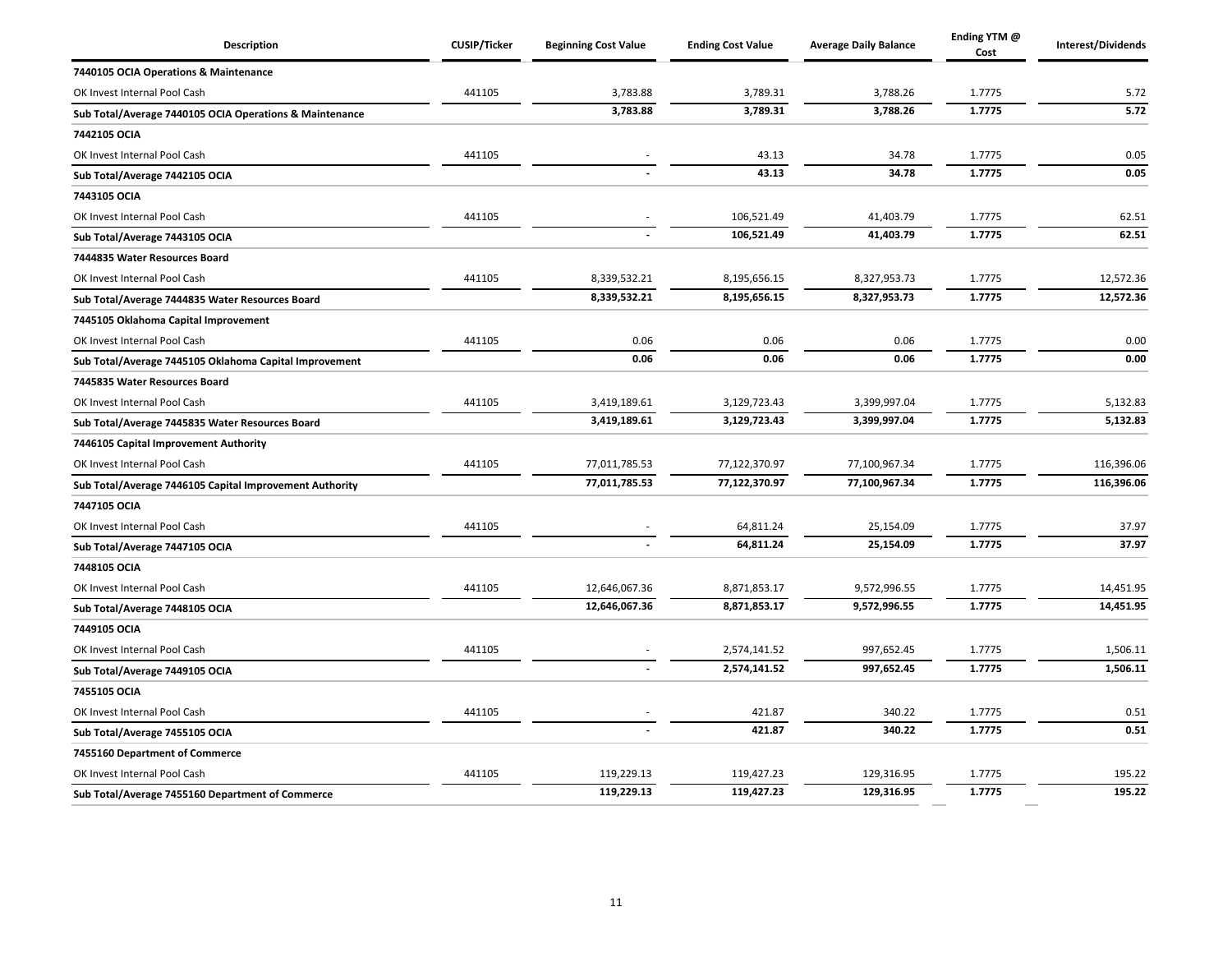| Description                                                      | <b>CUSIP/Ticker</b> | <b>Beginning Cost Value</b> | <b>Ending Cost Value</b> | <b>Average Daily Balance</b> | Ending YTM @<br>Cost | Interest/Dividends |
|------------------------------------------------------------------|---------------------|-----------------------------|--------------------------|------------------------------|----------------------|--------------------|
| 7460100 Cameron University                                       |                     |                             |                          |                              |                      |                    |
| OK Invest Internal Pool Cash                                     | 441105              | 393,269.34                  | 393,855.34               | 393,757.73                   | 1.7775               | 594.44             |
| Sub Total/Average 7460100 Cameron University                     |                     | 393,269.34                  | 393,855.34               | 393,757.73                   | 1.7775               | 594.44             |
| 7460760 University of Oklahoma                                   |                     |                             |                          |                              |                      |                    |
| OK Invest Internal Pool Cash                                     | 441105              | 156,173.36                  | 156,397.62               | 156,354.21                   | 1.7775               | 236.04             |
| Sub Total/Average 7460760 University of Oklahoma                 |                     | 156,173.36                  | 156,397.62               | 156,354.21                   | 1.7775               | 236.04             |
| 7462105 OK Capital Improvement Authority                         |                     |                             |                          |                              |                      |                    |
| OK Invest Internal Pool Cash                                     | 441105              |                             | 94.34                    | 76.08                        | 1.7775               | 0.11               |
| Sub Total/Average 7462105 OK Capital Improvement Authority       |                     |                             | 94.34                    | 76.08                        | 1.7775               | 0.11               |
| 7470230 East Central University                                  |                     |                             |                          |                              |                      |                    |
| OK Invest Internal Pool Cash                                     | 441105              | 68.39                       | 68.49                    | 68.47                        | 1.7775               | 0.10               |
| Sub Total/Average 7470230 East Central University                |                     | 68.39                       | 68.49                    | 68.47                        | 1.7775               | 0.10               |
| 7471835 Water Resources Board                                    |                     |                             |                          |                              |                      |                    |
| OK Invest Internal Pool Cash                                     | 441105              | 688,125.51                  | 689,113.63               | 688,922.38                   | 1.7775               | 1,040.04           |
| Sub Total/Average 7471835 Water Resources Board                  |                     | 688,125.51                  | 689,113.63               | 688,922.38                   | 1.7775               | 1,040.04           |
| 7472835 Water Resources Board                                    |                     |                             |                          |                              |                      |                    |
| OK Invest Internal Pool Cash                                     | 441105              | 54,023,844.03               | 54,101,306.61            | 54,086,313.85                | 1.7775               | 81,651.81          |
| Sub Total/Average 7472835 Water Resources Board                  |                     | 54,023,844.03               | 54,101,306.61            | 54,086,313.85                | 1.7775               | 81,651.81          |
| 7473835 Water Resources Board                                    |                     |                             |                          |                              |                      |                    |
| OK Invest Internal Pool Cash                                     | 441105              | 43,376,192.24               | 43,433,004.72            | 43,422,008.76                | 1.7775               | 65,552.36          |
| Sub Total/Average 7473835 Water Resources Board                  |                     | 43,376,192.24               | 43,433,004.72            | 43,422,008.76                | 1.7775               | 65,552.36          |
| 7475120 University of Central Oklahoma                           |                     |                             |                          |                              |                      |                    |
| OK Invest Internal Pool Cash                                     | 441105              | 16.44                       | 16.46                    | 16.46                        | 1.7775               | 0.02               |
| Sub Total/Average 7475120 University of Central Oklahoma         |                     | 16.44                       | 16.46                    | 16.46                        | 1.7775               | 0.02               |
| 7475750 Tulsa Community College                                  |                     |                             |                          |                              |                      |                    |
| OK Invest Internal Pool Cash                                     | 441105              | 5,546.87                    | 5,554.84                 | 5,553.30                     | 1.7775               | 8.38               |
| Sub Total/Average 7475750 Tulsa Community College                |                     | 5,546.87                    | 5,554.84                 | 5,553.30                     | 1.7775               | 8.38               |
| 7475770 University of Oklahoma Health Sciences                   |                     |                             |                          |                              |                      |                    |
| OK Invest Internal Pool Cash                                     | 441105              | 0.37                        | 0.37                     | 0.37                         | 1.7775               | 0.00               |
| Sub Total/Average 7475770 University of Oklahoma Health Sciences |                     | 0.37                        | 0.37                     | 0.37                         | 1.7775               | 0.00               |
| 7476760 University of Oklahoma                                   |                     |                             |                          |                              |                      |                    |
| OK Invest Internal Pool Cash                                     | 441105              | 60,030,815.27               | 56,083,253.61            | 57, 533, 711.55              | 1.7775               | 86,856.20          |
| Sub Total/Average 7476760 University of Oklahoma                 |                     | 60,030,815.27               | 56,083,253.61            | 57,533,711.55                | 1.7775               | 86,856.20          |
| 7477120 University of Central Oklahoma                           |                     |                             |                          |                              |                      |                    |
| OK Invest Internal Pool Cash                                     | 441105              | 76,831.90                   | 76,942.23                | 76,920.88                    | 1.7775               | 116.12             |
| Sub Total/Average 7477120 University of Central Oklahoma         |                     | 76,831.90                   | 76,942.23                | 76,920.88                    | 1.7775               | 116.12             |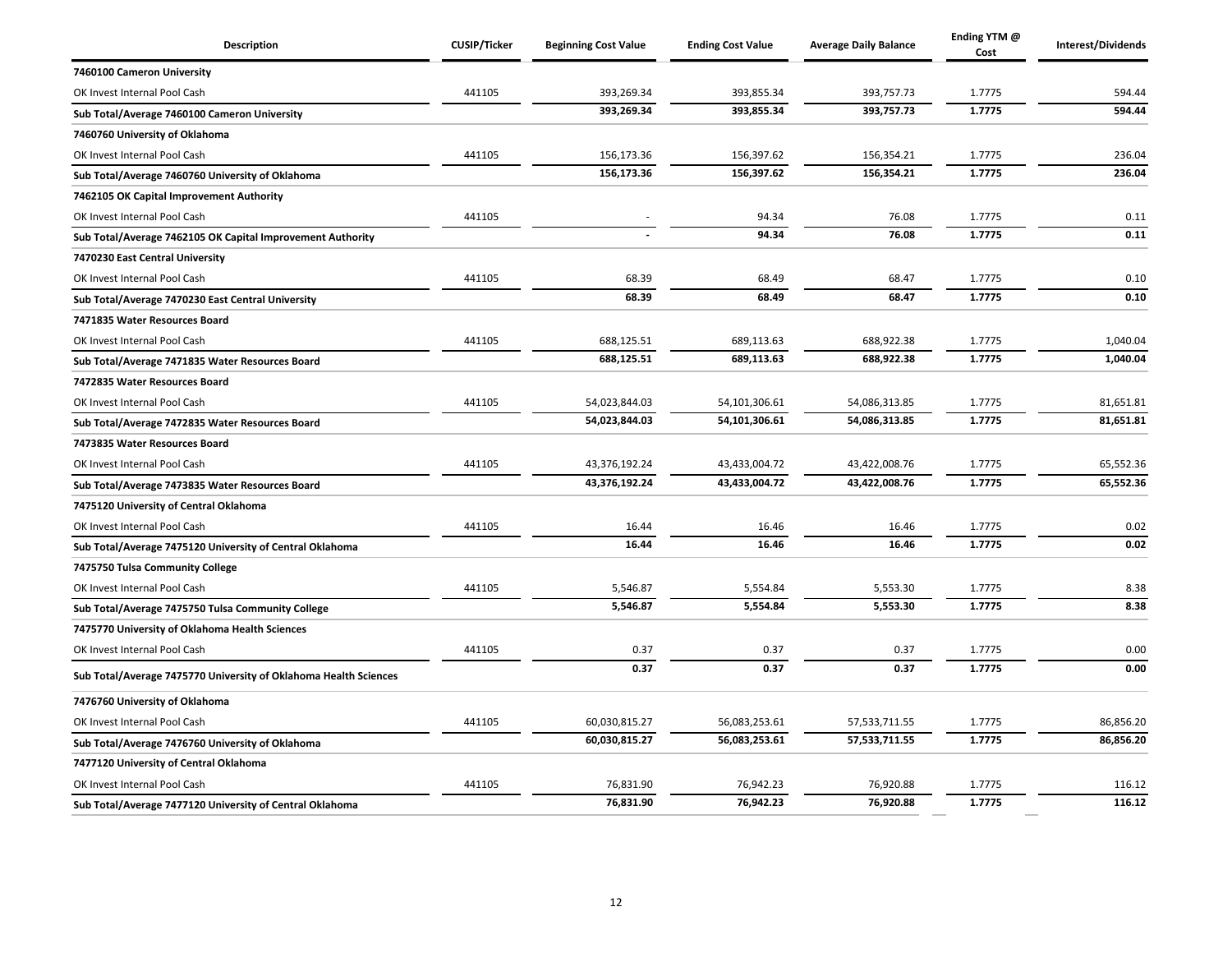| <b>Description</b>                                           | <b>CUSIP/Ticker</b> | <b>Beginning Cost Value</b> | <b>Ending Cost Value</b> | <b>Average Daily Balance</b> | Ending YTM @<br>Cost | Interest/Dividends |
|--------------------------------------------------------------|---------------------|-----------------------------|--------------------------|------------------------------|----------------------|--------------------|
| 7480230 East Central University                              |                     |                             |                          |                              |                      |                    |
| OK Invest Internal Pool Cash                                 | 441105              | 418.47                      | 419.07                   | 418.95                       | 1.7775               | 0.63               |
| Sub Total/Average 7480230 East Central University            |                     | 418.47                      | 419.07                   | 418.95                       | 1.7775               | 0.63               |
| 7481230 East Central University                              |                     |                             |                          |                              |                      |                    |
| OK Invest Internal Pool Cash                                 | 441105              | 24.73                       | 24.77                    | 24.76                        | 1.7775               | 0.04               |
| Sub Total/Average 7481230 East Central University            |                     | 24.73                       | 24.77                    | 24.76                        | 1.7775               | 0.04               |
| 7481633 Oklahoma City Community College                      |                     |                             |                          |                              |                      |                    |
| OK Invest Internal Pool Cash                                 | 441105              | 24.89                       | 24.93                    | 24.92                        | 1.7775               | 0.04               |
| Sub Total/Average 7481633 Oklahoma City Community College    |                     | 24.89                       | 24.93                    | 24.92                        | 1.7775               | 0.04               |
| 7482105 OCIA                                                 |                     |                             |                          |                              |                      |                    |
| OK Invest Internal Pool Cash                                 | 441105              |                             | 179.82                   | 145.02                       | 1.7775               | 0.22               |
| Sub Total/Average 7482105 OCIA                               |                     |                             | 179.82                   | 145.02                       | 1.7775               | 0.22               |
| 7483633 OCCC 2010 Bond                                       |                     |                             |                          |                              |                      |                    |
| OK Invest Internal Pool Cash                                 | 441105              | 57.92                       | 58.00                    | 57.98                        | 1.7775               | 0.09               |
| Sub Total/Average 7483633 OCCC 2010 Bond                     |                     | 57.92                       | 58.00                    | 57.98                        | 1.7775               | 0.09               |
| 7486010 Oklahoma State University                            |                     |                             |                          |                              |                      |                    |
| OK Invest Internal Pool Cash                                 | 441105              | 2,199,933.25                | 2,197,336.25             | 2,197,653.22                 | 1.7775               | 3,317.70           |
| Sub Total/Average 7486010 Oklahoma State University          |                     | 2,199,933.25                | 2,197,336.25             | 2,197,653.22                 | 1.7775               | 3,317.70           |
| 7488105 OCIA                                                 |                     |                             |                          |                              |                      |                    |
| OK Invest Internal Pool Cash                                 | 441105              | 10,714.68                   | 504,691.70               | 184,163.45                   | 1.7775               | 278.02             |
| Sub Total/Average 7488105 OCIA                               |                     | 10,714.68                   | 504,691.70               | 184,163.45                   | 1.7775               | 278.02             |
| 7489105 OCIA                                                 |                     |                             |                          |                              |                      |                    |
| OK Invest Internal Pool Cash                                 | 441105              |                             | 67.72                    | 54.61                        | 1.7775               | 0.08               |
| Sub Total/Average 7489105 OCIA                               |                     |                             | 67.72                    | 54.61                        | 1.7775               | 0.08               |
| 7516410 Commissioners of the Land Office                     |                     |                             |                          |                              |                      |                    |
| OK Invest Internal Pool Cash                                 | 441105              | 919,414.60                  | 0.60                     | 474,536.86                   | 1.7775               | 716.39             |
| Sub Total/Average 7516410 Commissioners of the Land Office   |                     | 919,414.60                  | 0.60                     | 474,536.86                   | 1.7775               | 716.39             |
| 7517410 - Commissioners of the Land Office                   |                     |                             |                          |                              |                      |                    |
| OK Invest Internal Pool Cash                                 | 441105              | 1,099,882.52                | 958,074.87               | 1,043,270.69                 | 1.7775               | 1,574.98           |
| Sub Total/Average 7517410 - Commissioners of the Land Office |                     | 1,099,882.52                | 958,074.87               | 1,043,270.69                 | 1.7775               | 1,574.98           |
| 7518410 Commissioners of the Land Office                     |                     |                             |                          |                              |                      |                    |
| OK Invest Internal Pool Cash                                 | 441105              |                             | 8,035,662.25             | 4,977,291.58                 | 1.7775               | 7,514.01           |
| Sub Total/Average 7518410 Commissioners of the Land Office   |                     |                             | 8,035,662.25             | 4,977,291.58                 | 1.7775               | 7,514.01           |
| 7600010 Oklahoma State University                            |                     |                             |                          |                              |                      |                    |
| OK Invest Internal Pool Cash                                 | 441105              | 5,603,190.41                | 6,618,454.47             | 5,815,078.85                 | 1.7775               | 8,778.78           |
| Sub Total/Average 7600010 Oklahoma State University          |                     | 5,603,190.41                | 6,618,454.47             | 5,815,078.85                 | 1.7775               | 8,778.78           |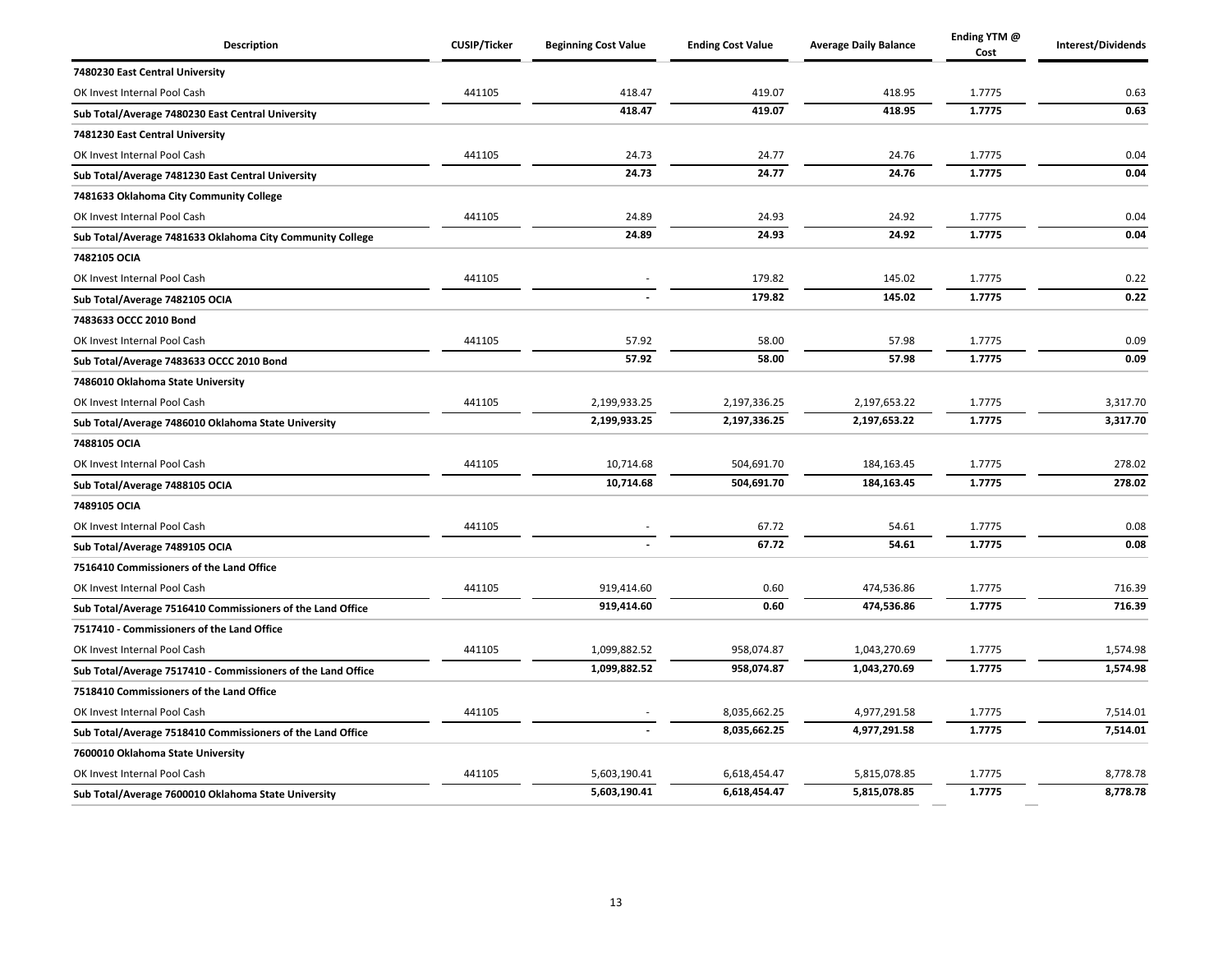| <b>Description</b>                                               | <b>CUSIP/Ticker</b> | <b>Beginning Cost Value</b> | <b>Ending Cost Value</b> | <b>Average Daily Balance</b> | Ending YTM @<br>Cost | Interest/Dividends |
|------------------------------------------------------------------|---------------------|-----------------------------|--------------------------|------------------------------|----------------------|--------------------|
| 7600120 University of Central Oklahoma                           |                     |                             |                          |                              |                      |                    |
| OK Invest Internal Pool Cash                                     | 441105              | 4,413,207.11                | 4,538,959.65             | 4,445,017.60                 | 1.7775               | 6,710.45           |
| Sub Total/Average 7600120 University of Central Oklahoma         |                     | 4,413,207.11                | 4,538,959.65             | 4,445,017.60                 | 1.7775               | 6,710.45           |
| 7600150 University of Science & Arts                             |                     |                             |                          |                              |                      |                    |
| OK Invest Internal Pool Cash                                     | 441105              | 1,274,766.14                | 1,400,813.55             | 1,305,582.19                 | 1.7775               | 1,970.98           |
| Sub Total/Average 7600150 University of Science & Arts           |                     | 1,274,766.14                | 1,400,813.55             | 1,305,582.19                 | 1.7775               | 1,970.98           |
| 7600230 East Central University                                  |                     |                             |                          |                              |                      |                    |
| OK Invest Internal Pool Cash                                     | 441105              | 987,515.75                  | 1,087,557.69             | 1,014,830.44                 | 1.7775               | 1,532.05           |
| Sub Total/Average 7600230 East Central University                |                     | 987,515.75                  | 1,087,557.69             | 1,014,830.44                 | 1.7775               | 1,532.05           |
| 7600420 Langston University                                      |                     |                             |                          |                              |                      |                    |
| OK Invest Internal Pool Cash                                     | 441105              | 929,141.97                  | 1,057,365.45             | 963,232.97                   | 1.7775               | 1,454.15           |
| Sub Total/Average 7600420 Langston University                    |                     | 929.141.97                  | 1.057.365.45             | 963.232.97                   | 1.7775               | 1,454.15           |
| 7600485 Northeastern State University                            |                     |                             |                          |                              |                      |                    |
| OK Invest Internal Pool Cash                                     | 441105              | 1,938,306.86                | 2,066,465.30             | 1,967,373.93                 | 1.7775               | 2,970.06           |
| Sub Total/Average 7600485 Northeastern State University          |                     | 1,938,306.86                | 2,066,465.30             | 1,967,373.93                 | 1.7775               | 2,970.06           |
| 7600490 Northern Oklahoma College                                |                     |                             |                          |                              |                      |                    |
| OK Invest Internal Pool Cash                                     | 441105              | 323,825.33                  | 407,878.94               | 337,443.13                   | 1.7775               | 509.42             |
| Sub Total/Average 7600490 Northern Oklahoma College              |                     | 323,825.33                  | 407,878.94               | 337,443.13                   | 1.7775               | 509.42             |
| 7600505 Northwestern Oklahoma State University                   |                     |                             |                          |                              |                      |                    |
| OK Invest Internal Pool Cash                                     | 441105              | 1,449,302.61                | 1,480,893.79             | 1,436,899.58                 | 1.7775               | 2,169.23           |
| Sub Total/Average 7600505 Northwestern Oklahoma State University |                     | 1,449,302.61                | 1,480,893.79             | 1,436,899.58                 | 1.7775               | 2,169.23           |
| 7600530 Panhandle State University                               |                     |                             |                          |                              |                      |                    |
| OK Invest Internal Pool Cash                                     | 441105              | 644,706.79                  | 735,424.38               | 651,920.14                   | 1.7775               | 984.18             |
| Sub Total/Average 7600530 Panhandle State University             |                     | 644.706.79                  | 735.424.38               | 651,920.14                   | 1.7775               | 984.18             |
| 7600660 Southeastern Oklahoma State Unversity                    |                     |                             |                          |                              |                      |                    |
| OK Invest Internal Pool Cash                                     | 441105              | 160,057.54                  | 300,621.55               | 196,398.48                   | 1.7775               | 296.49             |
| Sub Total/Average 7600660 Southeastern Oklahoma State Unversity  |                     | 160,057.54                  | 300,621.55               | 196,398.48                   | 1.7775               | 296.49             |
| 7600665 Southwestern Oklahoma State University                   |                     |                             |                          |                              |                      |                    |
| OK Invest Internal Pool Cash                                     | 441105              | 2,569,568.29                | 2,694,461.13             | 2,598,758.15                 | 1.7775               | 3,923.23           |
| Sub Total/Average 7600665 Southwestern Oklahoma State University |                     | 2,569,568.29                | 2,694,461.13             | 2,598,758.15                 | 1.7775               | 3,923.23           |
| 7600760 University of Oklahoma                                   |                     |                             |                          |                              |                      |                    |
| OK Invest Internal Pool Cash                                     | 441105              | 2,557,221.23                | 3,698,764.59             | 2,853,980.49                 | 1.7775               | 4,308.53           |
| Sub Total/Average 7600760 University of Oklahoma                 |                     | 2,557,221.23                | 3,698,764.59             | 2,853,980.49                 | 1.7775               | 4,308.53           |
| 7650010 Oklahoma State University                                |                     |                             |                          |                              |                      |                    |
| OK Invest Internal Pool Cash                                     | 441105              | 4,386,746.08                | 4,308,275.19             | 4,317,637.52                 | 1.7775               | 6,518.15           |
| Sub Total/Average 7650010 Oklahoma State University              |                     | 4,386,746.08                | 4,308,275.19             | 4,317,637.52                 | 1.7775               | 6,518.15           |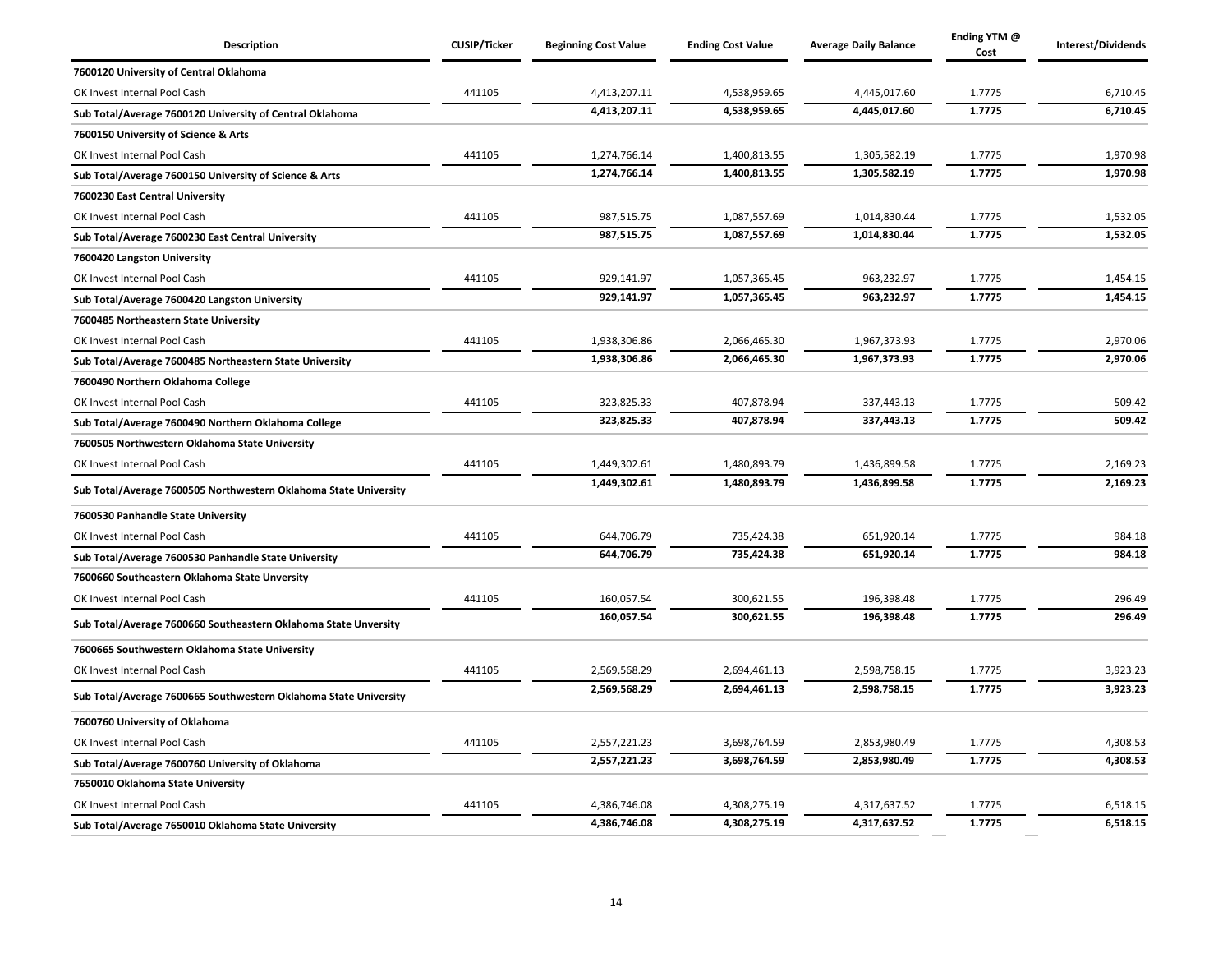| <b>Description</b>                                               | <b>CUSIP/Ticker</b> | <b>Beginning Cost Value</b> | <b>Ending Cost Value</b> | <b>Average Daily Balance</b> | Ending YTM @<br>Cost | Interest/Dividends |
|------------------------------------------------------------------|---------------------|-----------------------------|--------------------------|------------------------------|----------------------|--------------------|
| 7650120 University of Central Oklahoma                           |                     |                             |                          |                              |                      |                    |
| OK Invest Internal Pool Cash                                     | 441105              | 1,445,362.16                | 1,471,908.90             | 1,453,331.50                 | 1.7775               | 2,194.03           |
| Sub Total/Average 7650120 University of Central Oklahoma         |                     | 1,445,362.16                | 1,471,908.90             | 1,453,331.50                 | 1.7775               | 2,194.03           |
| 7650150 University of Science & Arts                             |                     |                             |                          |                              |                      |                    |
| OK Invest Internal Pool Cash                                     | 441105              | 645,235.28                  | 598,608.33               | 605,840.70                   | 1.7775               | 914.61             |
| Sub Total/Average 7650150 University of Science & Arts           |                     | 645,235.28                  | 598,608.33               | 605,840.70                   | 1.7775               | 914.61             |
| 7650230 East Central University                                  |                     |                             |                          |                              |                      |                    |
| OK Invest Internal Pool Cash                                     | 441105              | 2,239,090.11                | 2,260,162.05             | 2,246,697.07                 | 1.7775               | 3,391.74           |
| Sub Total/Average 7650230 East Central University                |                     | 2,239,090.11                | 2,260,162.05             | 2,246,697.07                 | 1.7775               | 3,391.74           |
| 7650420 Langston University                                      |                     |                             |                          |                              |                      |                    |
| OK Invest Internal Pool Cash                                     | 441105              | 1,364,919.01                | 1,479,500.58             | 1,395,215.42                 | 1.7775               | 2,106.30           |
| Sub Total/Average 7650420 Langston University                    |                     | 1,364,919.01                | 1,479,500.58             | 1,395,215.42                 | 1.7775               | 2,106.30           |
| 7650485 Northeastern State University                            |                     |                             |                          |                              |                      |                    |
| OK Invest Internal Pool Cash                                     | 441105              | 728,243.19                  | 743,348.29               | 730,872.38                   | 1.7775               | 1,103.37           |
| Sub Total/Average 7650485 Northeastern State University          |                     | 728,243.19                  | 743,348.29               | 730,872.38                   | 1.7775               | 1,103.37           |
| 7650490 Northern Oklahoma College                                |                     |                             |                          |                              |                      |                    |
| OK Invest Internal Pool Cash                                     | 441105              | 3,144,074.40                | 3,219,271.82             | 3,152,108.48                 | 1.7775               | 4,758.60           |
| Sub Total/Average 7650490 Northern Oklahoma College              |                     | 3,144,074.40                | 3,219,271.82             | 3,152,108.48                 | 1.7775               | 4,758.60           |
| 7650505 Northwestern Oklahoma State University                   |                     |                             |                          |                              |                      |                    |
| OK Invest Internal Pool Cash                                     | 441105              | 780,647.04                  | 772,045.52               | 772,271.74                   | 1.7775               | 1,165.87           |
| Sub Total/Average 7650505 Northwestern Oklahoma State University |                     | 780,647.04                  | 772,045.52               | 772,271.74                   | 1.7775               | 1,165.87           |
| 7650530 Panhandle State University                               |                     |                             |                          |                              |                      |                    |
| OK Invest Internal Pool Cash                                     | 441105              | 413,592.11                  | 415,648.61               | 411,626.73                   | 1.7775               | 621.42             |
| Sub Total/Average 7650530 Panhandle State University             |                     | 413,592.11                  | 415,648.61               | 411,626.73                   | 1.7775               | 621.42             |
| 7650660 Southeastern Oklahoma State Unversity                    |                     |                             |                          |                              |                      |                    |
| OK Invest Internal Pool Cash                                     | 441105              | 37,167.18                   | 61,710.95                | 43,521.22                    | 1.7775               | 65.70              |
| Sub Total/Average 7650660 Southeastern Oklahoma State Unversity  |                     | 37,167.18                   | 61,710.95                | 43,521.22                    | 1.7775               | 65.70              |
| 7650665 Southwestern Oklahoma State University                   |                     |                             |                          |                              |                      |                    |
| OK Invest Internal Pool Cash                                     | 441105              | 903,640.86                  | 929,407.59               | 910,981.16                   | 1.7775               | 1,375.27           |
| Sub Total/Average 7650665 Southwestern Oklahoma State University |                     | 903,640.86                  | 929,407.59               | 910,981.16                   | 1.7775               | 1,375.27           |
| 7650760 University of Oklahoma                                   |                     |                             |                          |                              |                      |                    |
| OK Invest Internal Pool Cash                                     | 441105              | 1,586,501.07                | 1,908,837.79             | 1,670,628.36                 | 1.7775               | 2,522.08           |
| Sub Total/Average 7650760 University of Oklahoma                 |                     | 1,586,501.07                | 1,908,837.79             | 1,670,628.36                 | 1.7775               | 2,522.08           |
| 7700040 Department of Agriculture                                |                     |                             |                          |                              |                      |                    |
| OK Invest Internal Pool Cash                                     | 441105              | 10,306,114.31               | 10,320,912.85            | 10,318,048.62                | 1.7775               | 15,576.72          |
| Sub Total/Average 7700040 Department of Agriculture              |                     | 10,306,114.31               | 10,320,912.85            | 10,318,048.62                | 1.7775               | 15,576.72          |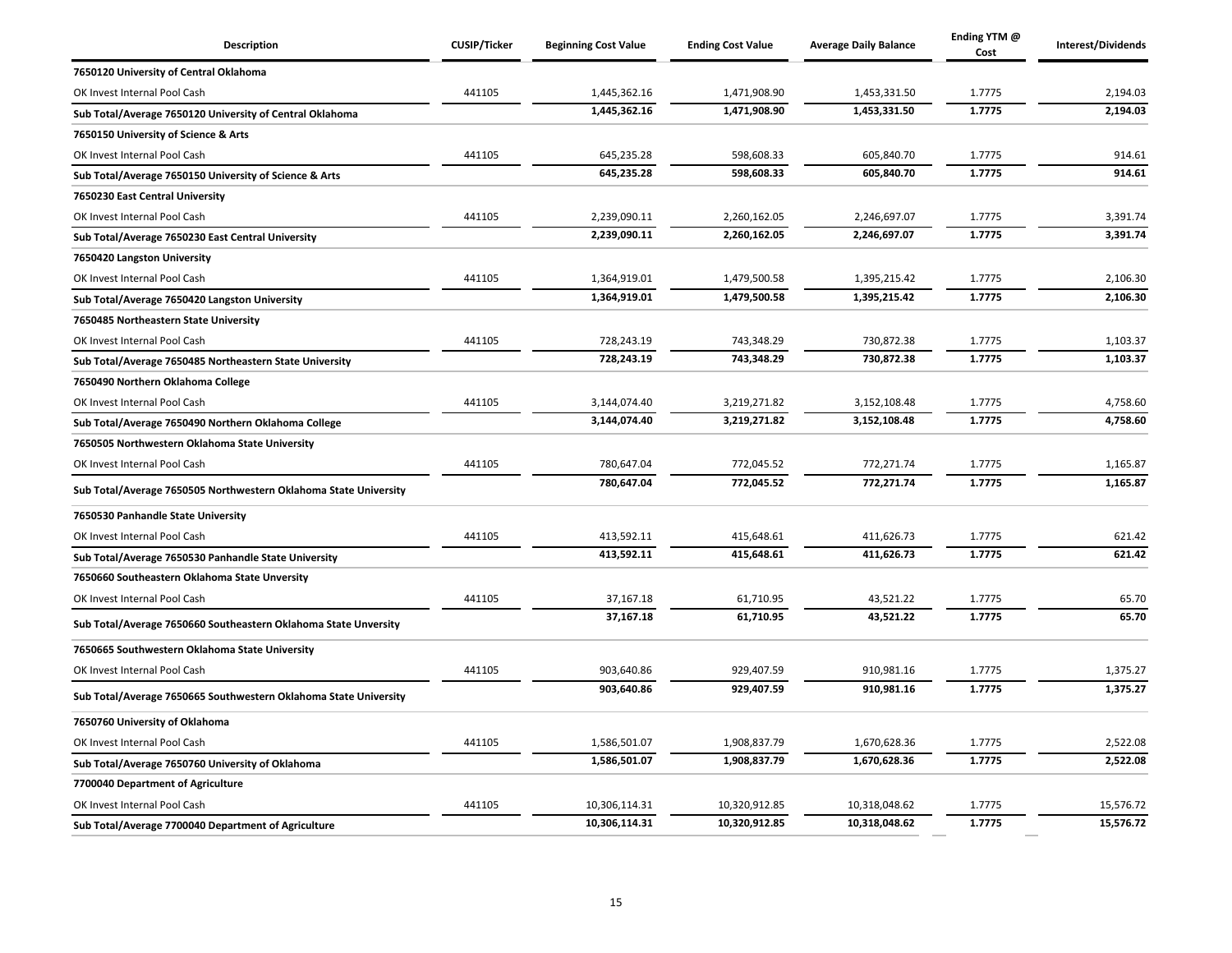| <b>Description</b>                                               | <b>CUSIP/Ticker</b> | <b>Beginning Cost Value</b> | <b>Ending Cost Value</b> | <b>Average Daily Balance</b> | Ending YTM @<br>Cost | Interest/Dividends |
|------------------------------------------------------------------|---------------------|-----------------------------|--------------------------|------------------------------|----------------------|--------------------|
| 7700041 Western Oklahoma State College                           |                     |                             |                          |                              |                      |                    |
| OK Invest Internal Pool Cash                                     | 441105              | 1,306,002.22                | 1,225,539.50             | 1,264,325.55                 | 1.7775               | 1,908.70           |
| Sub Total/Average 7700041 Western Oklahoma State College         |                     | 1,306,002.22                | 1,225,539.50             | 1,264,325.55                 | 1.7775               | 1,908.70           |
| 7700131 Department of Corrections                                |                     |                             |                          |                              |                      |                    |
| OK Invest Internal Pool Cash                                     | 441105              | 19,947,034.65               | 19,833,624.84            | 19,814,284.17                | 1.7775               | 29,912.78          |
| Sub Total/Average 7700131 Department of Corrections              |                     | 19,947,034.65               | 19,833,624.84            | 19,814,284.17                | 1.7775               | 29,912.78          |
| 7700240 Eastern Oklahoma State College                           |                     |                             |                          |                              |                      |                    |
| OK Invest Internal Pool Cash                                     | 441105              | 256,609.19                  | 244,793.02               | 242,988.55                   | 1.7775               | 366.83             |
| Sub Total/Average 7700240 Eastern Oklahoma State College         |                     | 256,609.19                  | 244,793.02               | 242,988.55                   | 1.7775               | 366.83             |
| 7700340 State Health Department                                  |                     |                             |                          |                              |                      |                    |
| OK Invest Internal Pool Cash                                     | 441105              |                             |                          | 287,647.96                   | 1.7775               | 434.25             |
| Sub Total/Average 7700340 State Health Department                |                     |                             |                          | 287,647.96                   | 1.7775               | 434.25             |
| 7700461 Rogers State College                                     |                     |                             |                          |                              |                      |                    |
| OK Invest Internal Pool Cash                                     | 441105              | 6,689,301.84                | 6,208,716.62             | 6,526,869.66                 | 1.7775               | 9,853.34           |
| Sub Total/Average 7700461 Rogers State College                   |                     | 6,689,301.84                | 6,208,716.62             | 6,526,869.66                 | 1.7775               | 9,853.34           |
| 7700490 Northern Oklahoma College                                |                     |                             |                          |                              |                      |                    |
| OK Invest Internal Pool Cash                                     | 441105              | 2,691,665.64                | 2,103,392.16             | 2,401,807.59                 | 1.7775               | 3,625.91           |
| Sub Total/Average 7700490 Northern Oklahoma College              |                     | 2,691,665.64                | 2,103,392.16             | 2,401,807.59                 | 1.7775               | 3,625.91           |
| 7700606 Ardmore Higher Education Center                          |                     |                             |                          |                              |                      |                    |
| OK Invest Internal Pool Cash                                     | 441105              | 306,140.42                  | 303,600.86               | 305,424.62                   | 1.7775               | 461.09             |
| Sub Total/Average 7700606 Ardmore Higher Education Center        |                     | 306,140.42                  | 303,600.86               | 305,424.62                   | 1.7775               | 461.09             |
| 7700633 Oklahoma City Community College                          |                     |                             |                          |                              |                      |                    |
| OK Invest Internal Pool Cash                                     | 441105              | 6,728,200.36                | 7,090,170.31             | 7,060,071.18                 | 1.7775               | 10,658.29          |
| Sub Total/Average 7700633 Oklahoma City Community College        |                     | 6,728,200.36                | 7,090,170.31             | 7,060,071.18                 | 1.7775               | 10,658.29          |
| 7700660 Southeastern Oklahoma State University                   |                     |                             |                          |                              |                      |                    |
| OK Invest Internal Pool Cash                                     | 441105              | 3,504,458.64                | 3,862,526.17             | 4,086,448.44                 | 1.7775               | 6,169.14           |
| Sub Total/Average 7700660 Southeastern Oklahoma State University |                     | 3,504,458.64                | 3,862,526.17             | 4,086,448.44                 | 1.7775               | 6,169.14           |
| 7700760 University of Oklahoma                                   |                     |                             |                          |                              |                      |                    |
| OK Invest Internal Pool Cash                                     | 441105              | 57,326,691.71               | 45,523,527.04            | 66,436,431.10                | 1.7775               | 100,296.26         |
| Sub Total/Average 7700760 University of Oklahoma                 |                     | 57,326,691.71               | 45,523,527.04            | 66,436,431.10                | 1.7775               | 100,296.26         |
| 7700830 Department of Human Services                             |                     |                             |                          |                              |                      |                    |
| OK Invest Internal Pool Cash                                     | 441105              | 1,573,611.83                | 1,587,196.34             | 1,786,602.70                 | 1.7775               | 2,697.16           |
| Sub Total/Average 7700830 Department of Human Services           |                     | 1,573,611.83                | 1,587,196.34             | 1,786,602.70                 | 1.7775               | 2,697.16           |
| 7701010 Oklahoma State University                                |                     |                             |                          |                              |                      |                    |
| OK Invest Internal Pool Cash                                     | 441105              | 6,837,706.75                | 3,186,454.64             | 7,116,007.82                 | 1.7775               | 10,742.73          |
| Sub Total/Average 7701010 Oklahoma State University              |                     | 6,837,706.75                | 3,186,454.64             | 7,116,007.82                 | 1.7775               | 10,742.73          |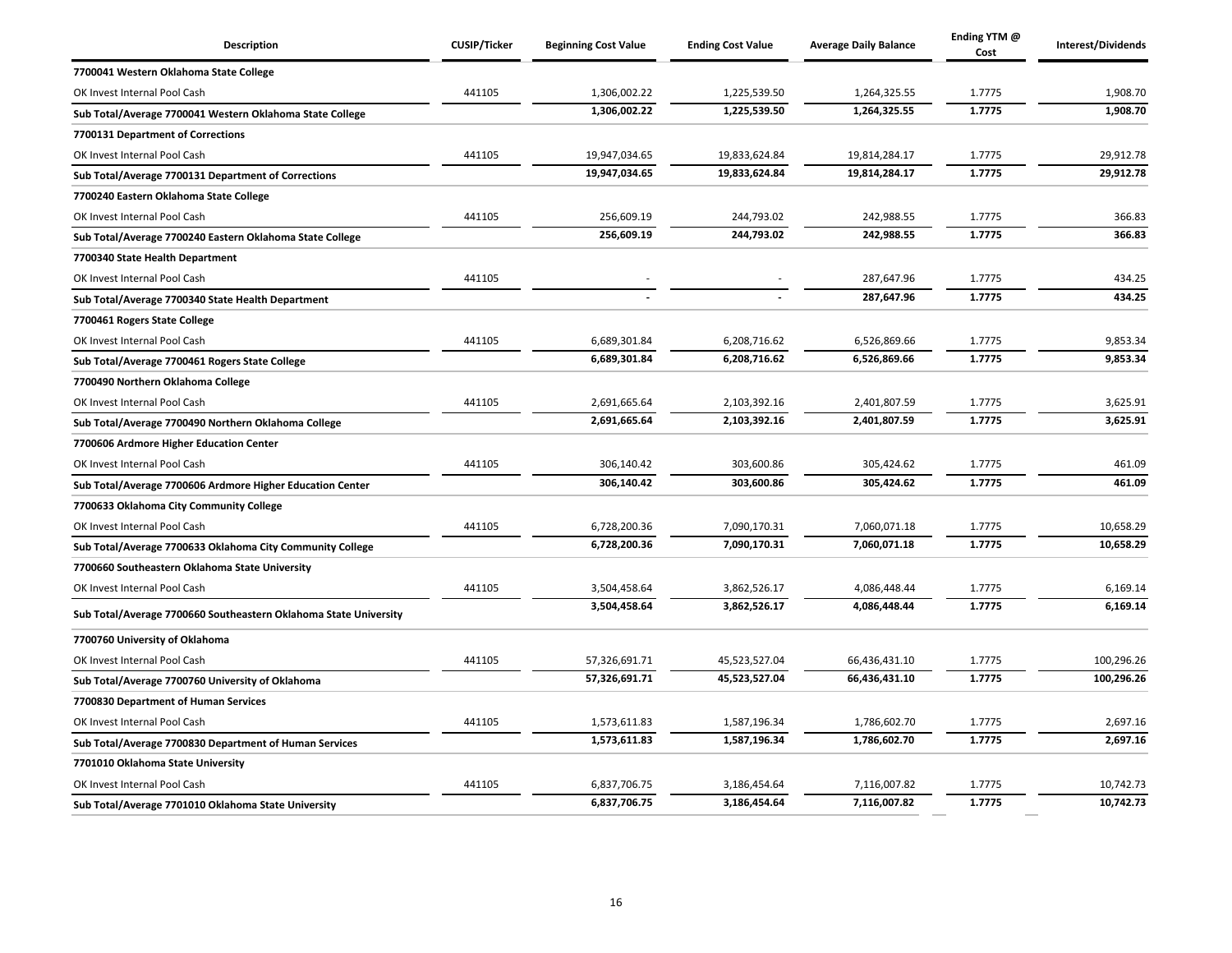| <b>Description</b>                                                | <b>CUSIP/Ticker</b> | <b>Beginning Cost Value</b> | <b>Ending Cost Value</b> | <b>Average Daily Balance</b> | Ending YTM @<br>Cost | Interest/Dividends |
|-------------------------------------------------------------------|---------------------|-----------------------------|--------------------------|------------------------------|----------------------|--------------------|
| 7701091 Building Bond Commission Administrative                   |                     |                             |                          |                              |                      |                    |
| OK Invest Internal Pool Cash                                      | 441105              | 2.87                        | 2.87                     | 2.87                         | 1.7775               | 0.00               |
| Sub Total/Average 7701091 Building Bond Commission Administrative |                     | 2.87                        | 2.87                     | 2.87                         | 1.7775               |                    |
| 7701150 University of Science & Arts                              |                     |                             |                          |                              |                      |                    |
| OK Invest Internal Pool Cash                                      | 441105              | 3,217,004.76                | 2,632,901.20             | 2,815,581.81                 | 1.7775               | 4,250.56           |
| Sub Total/Average 7701150 University of Science & Arts            |                     | 3,217,004.76                | 2,632,901.20             | 2,815,581.81                 | 1.7775               | 4,250.56           |
| 7701165 Connors State College                                     |                     |                             |                          |                              |                      |                    |
| OK Invest Internal Pool Cash                                      | 441105              | 82,218.36                   | 70,002.91                | 90,854.51                    | 1.7775               | 137.16             |
| Sub Total/Average 7701165 Connors State College                   |                     | 82,218.36                   | 70,002.91                | 90,854.51                    | 1.7775               | 137.16             |
| 7701400 Office of Juvenile Affairs                                |                     |                             |                          |                              |                      |                    |
| OK Invest Internal Pool Cash                                      | 441105              | 403,530.91                  | 409,833.99               | 404,584.93                   | 1.7775               | 610.78             |
| Sub Total/Average 7701400 Office of Juvenile Affairs              |                     | 403,530.91                  | 409,833.99               | 404,584.93                   | 1.7775               | 610.78             |
| 7701480 Northeasten Oklahoma A&M College                          |                     |                             |                          |                              |                      |                    |
| OK Invest Internal Pool Cash                                      | 441105              | 1,351,327.29                | 523,041.79               | 1,015,945.43                 | 1.7775               | 1,533.73           |
| Sub Total/Average 7701480 Northeasten Oklahoma A&M College        |                     | 1,351,327.29                | 523,041.79               | 1,015,945.43                 | 1.7775               | 1,533.73           |
| 7701605 Regents for Higher Education                              |                     |                             |                          |                              |                      |                    |
| OK Invest Internal Pool Cash                                      | 441105              | 36,556,876.31               | 36,775,300.81            | 36,553,665.97                | 1.7775               | 55,183.52          |
| Sub Total/Average 7701605 Regents for Higher Education            |                     | 36,556,876.31               | 36,775,300.81            | 36,553,665.97                | 1.7775               | 55,183.52          |
| 7701650 Department of Veteran Affairs                             |                     |                             |                          |                              |                      |                    |
| OK Invest Internal Pool Cash                                      | 441105              | 388,857.30                  | 394,488.64               | 393,074.46                   | 1.7775               | 593.41             |
| Sub Total/Average 7701650 Department of Veteran Affairs           |                     | 388,857.30                  | 394,488.64               | 393,074.46                   | 1.7775               | 593.41             |
| 7701750 Tulsa Community College                                   |                     |                             |                          |                              |                      |                    |
| OK Invest Internal Pool Cash                                      | 441105              |                             | 265.73                   | 120.12                       | 1.7775               | 0.18               |
| Sub Total/Average 7701750 Tulsa Community College                 |                     |                             | 265.73                   | 120.12                       | 1.7775               | 0.18               |
| 7701770 OUHSC                                                     |                     |                             |                          |                              |                      |                    |
| OK Invest Internal Pool Cash                                      | 441105              | 425,711,402.62              | 429,096,390.12           | 430,562,412.03               | 1.7775               | 650,001.79         |
| Sub Total/Average 7701770 OUHSC                                   |                     | 425,711,402.62              | 429,096,390.12           | 430,562,412.03               | 1.7775               | 650,001.79         |
| 7701805 Department of Rehabilitation Services                     |                     |                             |                          |                              |                      |                    |
| OK Invest Internal Pool Cash                                      | 441105              | 166,199.41                  | 168,023.95               | 166,369.14                   | 1.7775               | 251.16             |
| Sub Total/Average 7701805 Department of Rehabilitation Services   |                     | 166,199.41                  | 168,023.95               | 166,369.14                   | 1.7775               | 251.16             |
| 7701865 Workers Compensation Commission                           |                     |                             |                          |                              |                      |                    |
| OK Invest Internal Pool Cash                                      | 441105              | 7,044,785.65                | (71,001.01)              | 432,308.63                   | 1.7775               | 652.64             |
| Sub Total/Average 7701865 Workers Compensation Commission         |                     | 7,044,785.65                | (71,001.01)              | 432,308.63                   | 1.7775               | 652.64             |
| 7702120 University of Central Oklahoma                            |                     |                             |                          |                              |                      |                    |
| OK Invest Internal Pool Cash                                      | 441105              | 33,270,745.30               | 31,903,911.02            | 33,008,046.48                | 1.7775               | 49,830.85          |
| Sub Total/Average 7702120 University of Central Oklahoma          |                     | 33,270,745.30               | 31,903,911.02            | 33,008,046.48                | 1.7775               | 49,830.85          |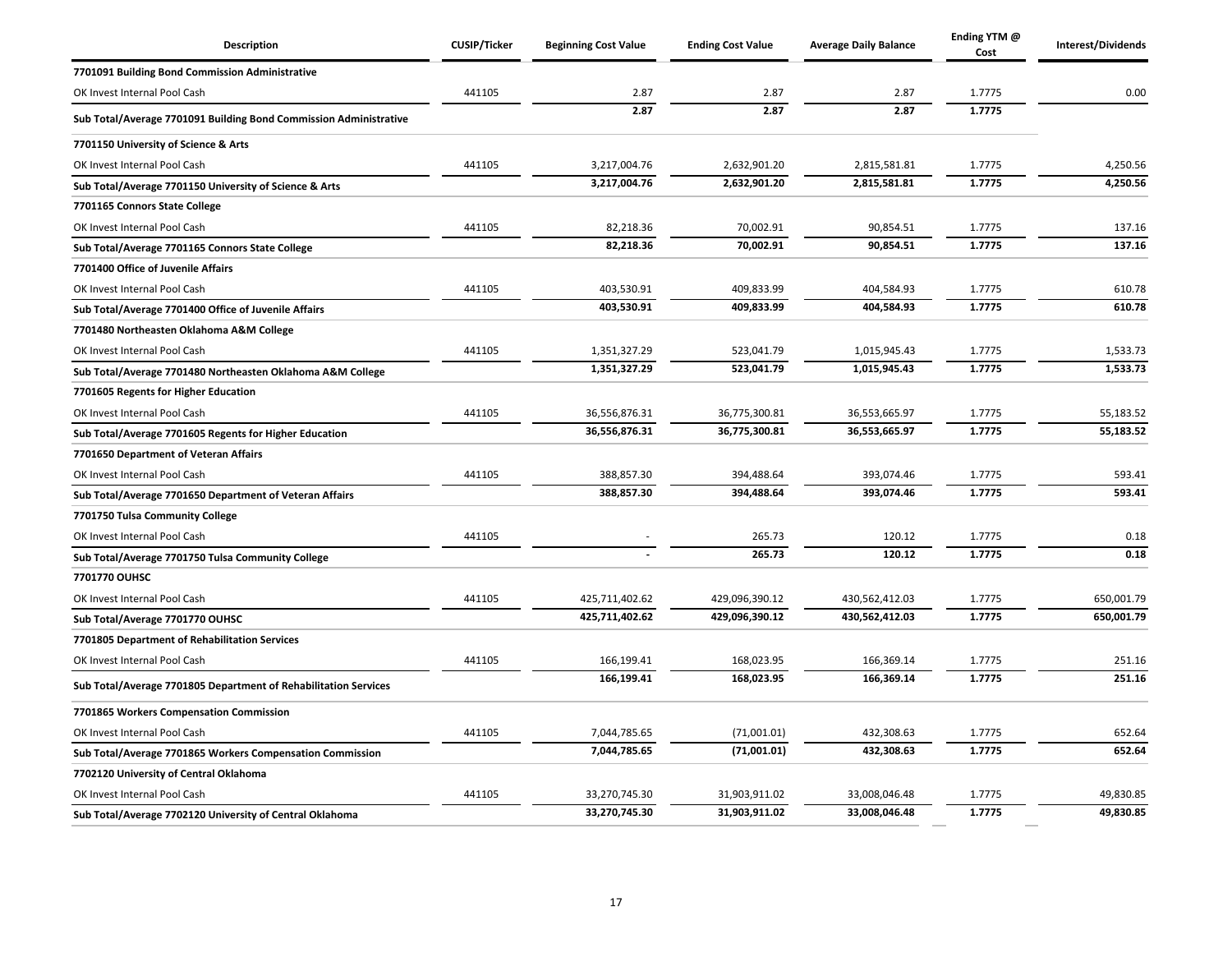| Description                                                      | <b>CUSIP/Ticker</b> | <b>Beginning Cost Value</b> | <b>Ending Cost Value</b> | <b>Average Daily Balance</b> | Ending YTM @<br>Cost | Interest/Dividends |
|------------------------------------------------------------------|---------------------|-----------------------------|--------------------------|------------------------------|----------------------|--------------------|
| 7702650 Department of Veteran Affairs                            |                     |                             |                          |                              |                      |                    |
| OK Invest Internal Pool Cash                                     | 441105              | 353,552.66                  | 365,710.75               | 366,950.75                   | 1.7775               | 553.97             |
| Sub Total/Average 7702650 Department of Veteran Affairs          |                     | 353,552.66                  | 365,710.75               | 366,950.75                   | 1.7775               | 553.97             |
| 7703650 Department of Veteran Affairs                            |                     |                             |                          |                              |                      |                    |
| OK Invest Internal Pool Cash                                     | 441105              | 278,565.02                  | 287,007.46               | 278,922.19                   | 1.7775               | 421.08             |
| Sub Total/Average 7703650 Department of Veteran Affairs          |                     | 278,565.02                  | 287,007.46               | 278,922.19                   | 1.7775               | 421.08             |
| 7704650 Department of Veteran Affairs                            |                     |                             |                          |                              |                      |                    |
| OK Invest Internal Pool Cash                                     | 441105              | 443,092.17                  | 444,604.78               | 451,834.24                   | 1.7775               | 682.11             |
| Sub Total/Average 7704650 Department of Veteran Affairs          |                     | 443,092.17                  | 444,604.78               | 451,834.24                   | 1.7775               | 682.11             |
| 7704865 Workers Compensation Commission                          |                     |                             |                          |                              |                      |                    |
| OK Invest Internal Pool Cash                                     | 441105              | 26,167.77                   | 37.58                    | 1,718.55                     | 1.7775               | 2.59               |
| Sub Total/Average 7704865 Workers Compensation Commission        |                     | 26,167.77                   | 37.58                    | 1,718.55                     | 1.7775               | 2.59               |
| 7705505 Northwestern Oklahoma State University                   |                     |                             |                          |                              |                      |                    |
| OK Invest Internal Pool Cash                                     | 441105              | 1,055,273.42                | 1,333,345.69             | 1,422,088.31                 | 1.7775               | 2,146.87           |
| Sub Total/Average 7705505 Northwestern Oklahoma State University |                     | 1,055,273.42                | 1,333,345.69             | 1,422,088.31                 | 1.7775               | 2,146.87           |
| 7705650 Department of Veteran Affairs                            |                     |                             |                          |                              |                      |                    |
| OK Invest Internal Pool Cash                                     | 441105              | 231,927.45                  | 231,430.72               | 242,032.86                   | 1.7775               | 365.39             |
| Sub Total/Average 7705650 Department of Veteran Affairs          |                     | 231,927.45                  | 231,430.72               | 242,032.86                   | 1.7775               | 365.39             |
| 7705675 Self Insurance Guaranty Fund                             |                     |                             |                          |                              |                      |                    |
| OK Invest Internal Pool Cash                                     | 441105              | 1,387,765.77                | 1,379,699.99             | 1,387,110.03                 | 1.7775               | 2,094.06           |
| Sub Total/Average 7705675 Self Insurance Guaranty Fund           |                     | 1,387,765.77                | 1,379,699.99             | 1,387,110.03                 | 1.7775               | 2,094.06           |
| 7705865 Workers Compensation Commission                          |                     |                             |                          |                              |                      |                    |
| OK Invest Internal Pool Cash                                     | 441105              | 21,528.54                   | 5,333.64                 | 5,690.26                     | 1.7775               | 8.59               |
| Sub Total/Average 7705865 Workers Compensation Commission        |                     | 21,528.54                   | 5,333.64                 | 5,690.26                     | 1.7775               | 8.59               |
| 7706452 CMHC, Rep payee account                                  |                     |                             |                          |                              |                      |                    |
| OK Invest Internal Pool Cash                                     | 441105              | (15, 120.87)                | 18,411.36                | 5,758.71                     | 1.7775               | 8.69               |
| Sub Total/Average 7706452 CMHC, Rep payee account                |                     | (15, 120.87)                | 18,411.36                | 5,758.71                     | 1.7775               | 8.69               |
| 7706650 Department of Veteran Affairs                            |                     |                             |                          |                              |                      |                    |
| OK Invest Internal Pool Cash                                     | 441105              | 91,104.18                   | 90,872.60                | 89,019.24                    | 1.7775               | 134.39             |
| Sub Total/Average 7706650 Department of Veteran Affairs          |                     | 91,104.18                   | 90,872.60                | 89,019.24                    | 1.7775               | 134.39             |
| 7706865 OK Workers Comp Commission                               |                     |                             |                          |                              |                      |                    |
| OK Invest Internal Pool Cash                                     | 441105              | 316,935.38                  | 136.56                   | 20,557.57                    | 1.7775               | 31.03              |
| Sub Total/Average 7706865 OK Workers Comp Commission             |                     | 316,935.38                  | 136.56                   | 20,557.57                    | 1.7775               | 31.03              |
| 7707452 CMHC, Rep payee account                                  |                     |                             |                          |                              |                      |                    |
| OK Invest Internal Pool Cash                                     | 441105              | 53,638.26                   | 52,217.63                | 67,852.70                    | 1.7775               | 102.43             |
| Sub Total/Average 7707452 CMHC, Rep payee account                |                     | 53,638.26                   | 52,217.63                | 67,852.70                    | 1.7775               | 102.43             |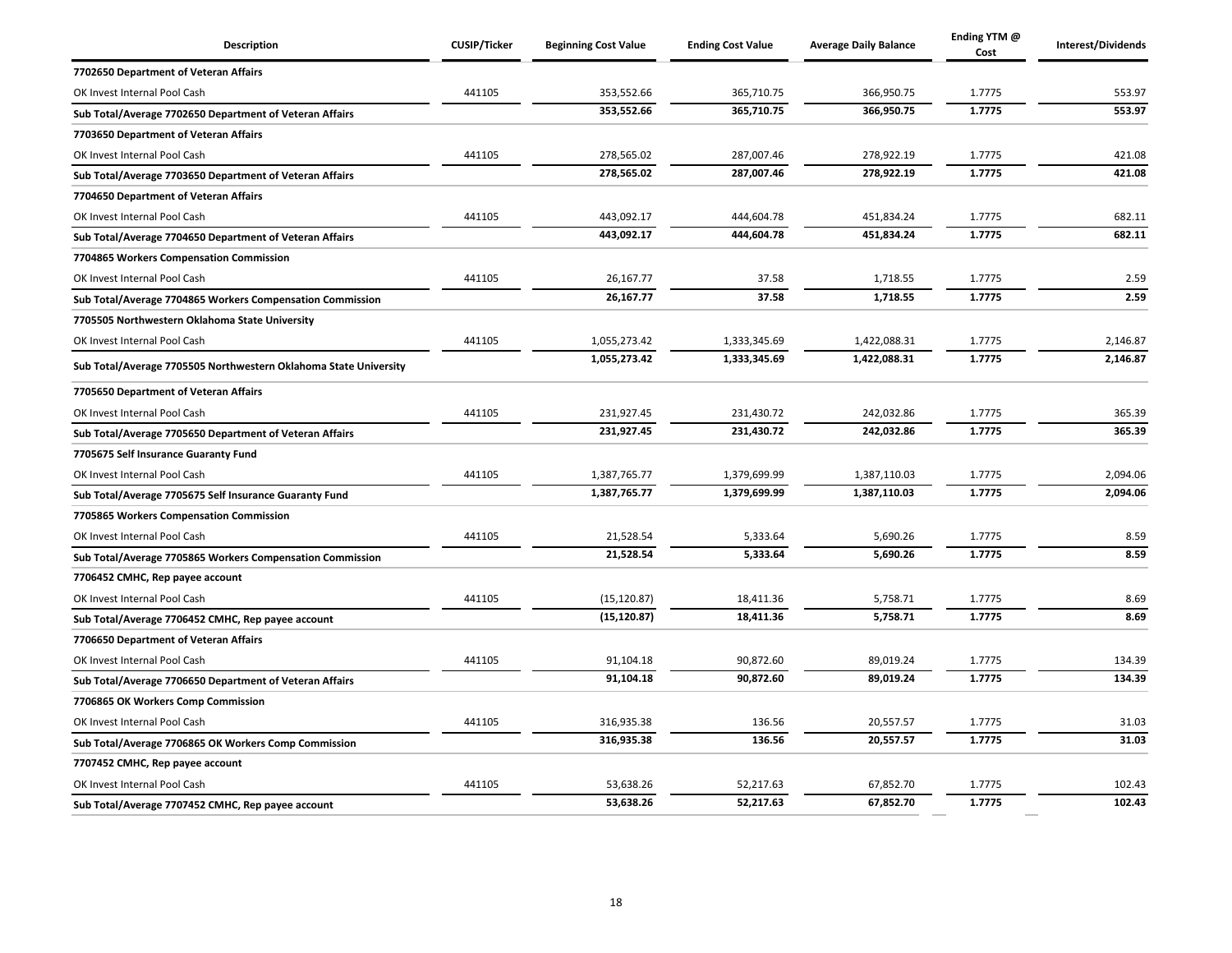| Description                                                    | <b>CUSIP/Ticker</b> | <b>Beginning Cost Value</b> | <b>Ending Cost Value</b> | <b>Average Daily Balance</b> | Ending YTM @<br>Cost | Interest/Dividends |
|----------------------------------------------------------------|---------------------|-----------------------------|--------------------------|------------------------------|----------------------|--------------------|
| 7707605 Regents for Higher Education                           |                     |                             |                          |                              |                      |                    |
| OK Invest Internal Pool Cash                                   | 441105              | 4,137,544.60                | 5,804,661.54             | 4,949,917.50                 | 1.7775               | 7,472.68           |
| Sub Total/Average 7707605 Regents for Higher Education         |                     | 4,137,544.60                | 5,804,661.54             | 4,949,917.50                 | 1.7775               | 7,472.68           |
| 7707650 Department of Veteran Affairs                          |                     |                             |                          |                              |                      |                    |
| OK Invest Internal Pool Cash                                   | 441105              | 318,682.79                  | 303,620.77               | 313,247.02                   | 1.7775               | 472.90             |
| Sub Total/Average 7707650 Department of Veteran Affairs        |                     | 318,682.79                  | 303,620.77               | 313,247.02                   | 1.7775               | 472.90             |
| 7707865 OK Workers Comp Commission                             |                     |                             |                          |                              |                      |                    |
| OK Invest Internal Pool Cash                                   | 441105              | 69,497.96                   | 29.95                    | 4,507.89                     | 1.7775               | 6.81               |
| Sub Total/Average 7707865 OK Workers Comp Commission           |                     | 69,497.96                   | 29.95                    | 4,507.89                     | 1.7775               | 6.81               |
| 7708108 Carl Albert State College                              |                     |                             |                          |                              |                      |                    |
| OK Invest Internal Pool Cash                                   | 441105              | 5,164,384.50                | 5,139,312.81             | 5,120,405.88                 | 1.7775               | 7,730.06           |
| Sub Total/Average 7708108 Carl Albert State College            |                     | 5,164,384.50                | 5,139,312.81             | 5,120,405.88                 | 1.7775               | 7,730.06           |
| 7708605 Regents for Higher Education                           |                     |                             |                          |                              |                      |                    |
| OK Invest Internal Pool Cash                                   | 441105              | 54,789.56                   | 50,542.46                | 53,962.87                    | 1.7775               | 81.47              |
| Sub Total/Average 7708605 Regents for Higher Education         |                     | 54.789.56                   | 50,542.46                | 53,962.87                    | 1.7775               | 81.47              |
| 7709605 Regents for Higher Education                           |                     |                             |                          |                              |                      |                    |
| OK Invest Internal Pool Cash                                   | 441105              | 515,383.72                  | 1,072,622.15             | 876,946.23                   | 1.7775               | 1,323.89           |
| Sub Total/Average 7709605 Regents for Higher Education         |                     | 515,383.72                  | 1,072,622.15             | 876,946.23                   | 1.7775               | 1,323.89           |
| 7710350 Oklahoma Historical Society                            |                     |                             |                          |                              |                      |                    |
| OK Invest Internal Pool Cash                                   | 441105              | 1,194,123.95                | 1,195,838.66             | 1,195,506.78                 | 1.7775               | 1,804.81           |
| Sub Total/Average 7710350 Oklahoma Historical Society          |                     | 1,194,123.95                | 1,195,838.66             | 1,195,506.78                 | 1.7775               | 1,804.81           |
| 7710452 Oklahoma Department of Mental Health                   |                     |                             |                          |                              |                      |                    |
| OK Invest Internal Pool Cash                                   | 441105              | 884,242.41                  | 895,902.02               | 890,069.30                   | 1.7775               | 1,343.70           |
| Sub Total/Average 7710452 Oklahoma Department of Mental Health |                     | 884,242.41                  | 895,902.02               | 890,069.30                   | 1.7775               | 1,343.70           |
| 7710605 Regents for Higher Education                           |                     |                             |                          |                              |                      |                    |
| OK Invest Internal Pool Cash                                   | 441105              | 1,662,483.86                | 1,726,582.63             | 1,725,327.45                 | 1.7775               | 2,604.65           |
| Sub Total/Average 7710605 Regents for Higher Education         |                     | 1,662,483.86                | 1,726,582.63             | 1,725,327.45                 | 1.7775               | 2,604.65           |
| 7711185 Corporation Commission                                 |                     |                             |                          |                              |                      |                    |
| OK Invest Internal Pool Cash                                   | 441105              | 67,592,590.42               | 66,818,327.20            | 69,005,860.10                | 1.7775               | 104,175.22         |
| Sub Total/Average 7711185 Corporation Commission               |                     | 67,592,590.42               | 66,818,327.20            | 69,005,860.10                | 1.7775               | 104,175.22         |
| 7711420 Langston University                                    |                     |                             |                          |                              |                      |                    |
| OK Invest Internal Pool Cash                                   | 441105              | 10,159,742.48               | 9,538,730.84             | 9,875,831.06                 | 1.7775               | 14,909.12          |
| Sub Total/Average 7711420 Langston University                  |                     | 10,159,742.48               | 9,538,730.84             | 9,875,831.06                 | 1.7775               | 14,909.12          |
| 7711452 Griffin Memorial Hospital Rep Payee                    |                     |                             |                          |                              |                      |                    |
| OK Invest Internal Pool Cash                                   | 441105              | 39,016.30                   | 38,185.38                | 37,827.90                    | 1.7775               | 57.11              |
| Sub Total/Average 7711452 Griffin Memorial Hospital Rep Payee  |                     | 39,016.30                   | 38,185.38                | 37,827.90                    | 1.7775               | 57.11              |
| 7711605 Regents for Higher Education                           |                     |                             |                          |                              |                      |                    |
| OK Invest Internal Pool Cash                                   | 441105              | 830,403.60                  | 831,596.02               | 831,365.23                   | 1.7775               | 1,255.08           |
| Sub Total/Average 7711605 Regents for Higher Education         |                     | 830,403.60                  | 831,596.02               | 831,365.23                   | 1.7775               | 1,255.08           |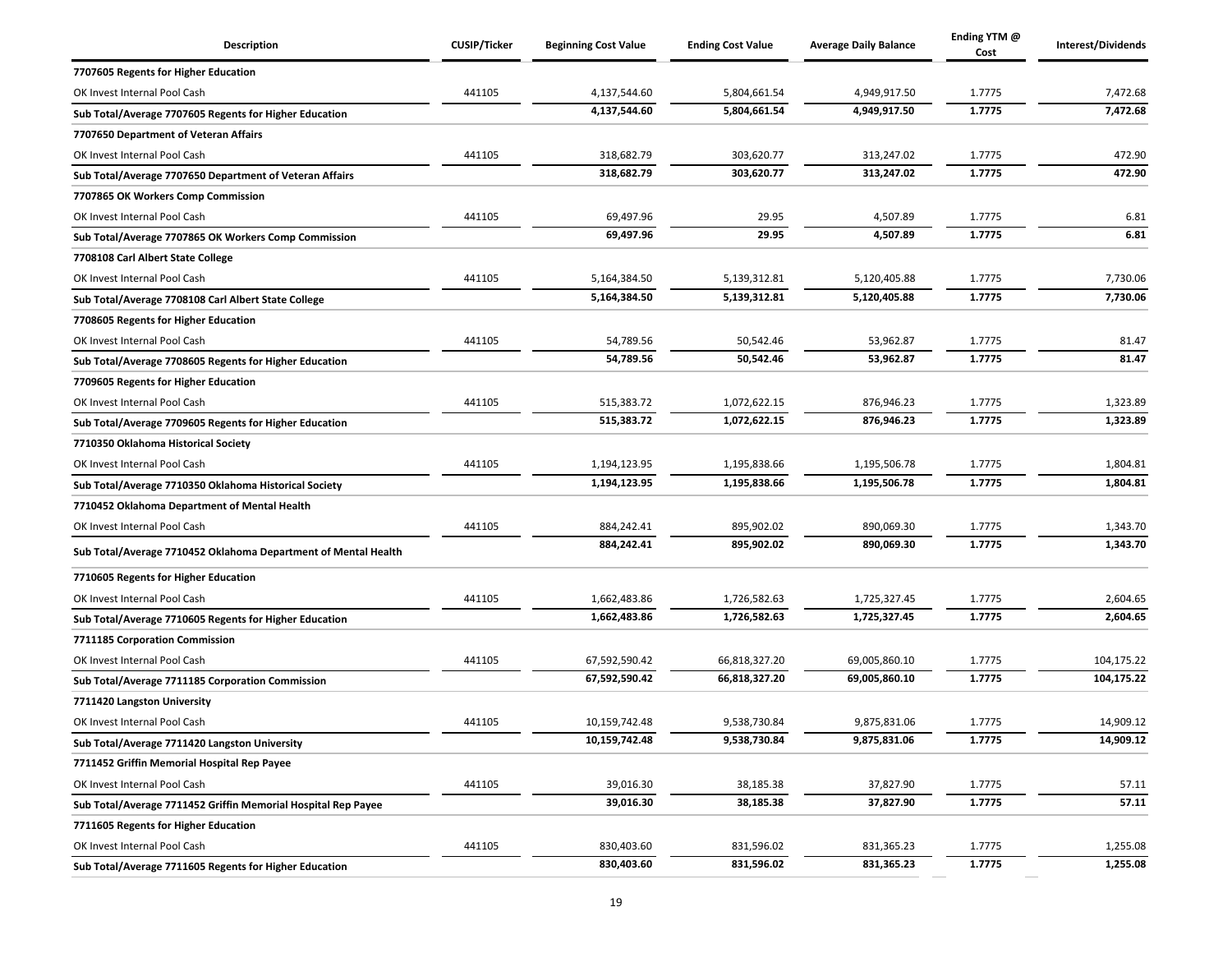| Description                                            | <b>CUSIP/Ticker</b> | <b>Beginning Cost Value</b> | <b>Ending Cost Value</b> | <b>Average Daily Balance</b> | Ending YTM @<br>Cost | Interest/Dividends |
|--------------------------------------------------------|---------------------|-----------------------------|--------------------------|------------------------------|----------------------|--------------------|
| 7712605 Regents for Higher Education                   |                     |                             |                          |                              |                      |                    |
| OK Invest Internal Pool Cash                           | 441105              | 158,605.02                  | 158,832.77               | 158,788.69                   | 1.7775               | 239.72             |
| Sub Total/Average 7712605 Regents for Higher Education |                     | 158,605.02                  | 158,832.77               | 158,788.69                   | 1.7775               | 239.72             |
| 7713605 Regents for Higher Education                   |                     |                             |                          |                              |                      |                    |
| OK Invest Internal Pool Cash                           | 441105              | 1,903,505.91                | 1,907,543.25             | 1,906,761.83                 | 1.7775               | 2,878.56           |
| Sub Total/Average 7713605 Regents for Higher Education |                     | 1,903,505.91                | 1,907,543.25             | 1,906,761.83                 | 1.7775               | 2,878.56           |
| 7714605 Regents for Higher Education                   |                     |                             |                          |                              |                      |                    |
| OK Invest Internal Pool Cash                           | 441105              | 11,145,245.48               | 11,323,963.27            | 11,263,563.47                | 1.7775               | 17,004.12          |
| Sub Total/Average 7714605 Regents for Higher Education |                     | 11,145,245.48               | 11,323,963.27            | 11,263,563.47                | 1.7775               | 17,004.12          |
| 7715605 Regents for Higher Education                   |                     |                             |                          |                              |                      |                    |
| OK Invest Internal Pool Cash                           | 441105              | 453,828.08                  | 454,479.76               | 454,353.63                   | 1.7775               | 685.92             |
| Sub Total/Average 7715605 Regents for Higher Education |                     | 453,828.08                  | 454,479.76               | 454,353.63                   | 1.7775               | 685.92             |
| 7718605 Regents for Higher Education                   |                     |                             |                          |                              |                      |                    |
| OK Invest Internal Pool Cash                           | 441105              | 6,339,568.21                | 6,250,280.73             | 6,504,051.80                 | 1.7775               | 9,818.89           |
| Sub Total/Average 7718605 Regents for Higher Education |                     | 6,339,568.21                | 6,250,280.73             | 6,504,051.80                 | 1.7775               | 9,818.89           |
| 7719605 Regents for Higher Education                   |                     |                             |                          |                              |                      |                    |
| OK Invest Internal Pool Cash                           | 441105              | 33,409.22                   | 33,537.17                | 33,512.41                    | 1.7775               | 50.59              |
| Sub Total/Average 7719605 Regents for Higher Education |                     | 33,409.22                   | 33,537.17                | 33,512.41                    | 1.7775               | 50.59              |
| 7723623 Seminole State College                         |                     |                             |                          |                              |                      |                    |
| OK Invest Internal Pool Cash                           | 441105              | 517,889.94                  | 374,978.63               | 454,343.84                   | 1.7775               | 685.90             |
| Sub Total/Average 7723623 Seminole State College       |                     | 517,889.94                  | 374,978.63               | 454,343.84                   | 1.7775               | 685.90             |
| 7725100 Cameron University                             |                     |                             |                          |                              |                      |                    |
| OK Invest Internal Pool Cash                           | 441105              | 3,507,430.78                | 4,128,663.98             | 3,984,123.87                 | 1.7775               | 6,014.66           |
| Sub Total/Average 7725100 Cameron University           |                     | 3,507,430.78                | 4,128,663.98             | 3,984,123.87                 | 1.7775               | 6,014.66           |
| 7730230 East Central University                        |                     |                             |                          |                              |                      |                    |
| OK Invest Internal Pool Cash                           | 441105              | 6,947,318.03                | 6,879,484.66             | 7,087,254.62                 | 1.7775               | 10,699.33          |
| Sub Total/Average 7730230 East Central University      |                     | 6,947,318.03                | 6,879,484.66             | 7,087,254.62                 | 1.7775               | 10,699.33          |
| 7730830 Department of Human Services                   |                     |                             |                          |                              |                      |                    |
| OK Invest Internal Pool Cash                           | 441105              | 160,960.14                  | 165,526.18               | 163,442.50                   | 1.7775               | 246.74             |
| Sub Total/Average 7730830 Department of Human Services |                     | 160,960.14                  | 165,526.18               | 163,442.50                   | 1.7775               | 246.74             |
| 7740605 Regents for Higher Education                   |                     |                             |                          |                              |                      |                    |
| OK Invest Internal Pool Cash                           | 441105              | 12,381,621.58               | 14,409,741.28            | 13,400,818.57                | 1.7775               | 20,230.65          |
| Sub Total/Average 7740605 Regents for Higher Education |                     | 12,381,621.58               | 14,409,741.28            | 13,400,818.57                | 1.7775               | 20,230.65          |
| 7741241 Redlands Community College                     |                     |                             |                          |                              |                      |                    |
| OK Invest Internal Pool Cash                           | 441105              | 921,684.24                  | 845,589.36               | 897,942.75                   | 1.7775               | 1,355.59           |
| Sub Total/Average 7741241 Redlands Community College   |                     | 921,684.24                  | 845,589.36               | 897,942.75                   | 1.7775               | 1,355.59           |
| 7745605 Regents for Higher Education                   |                     |                             |                          |                              |                      |                    |
| OK Invest Internal Pool Cash                           | 441105              | 19,398.61                   | 250,324.05               | 169,011.71                   | 1.7775               | 255.15             |
| Sub Total/Average 7745605 Regents for Higher Education |                     | 19,398.61                   | 250,324.05               | 169,011.71                   | 1.7775               | 255.15             |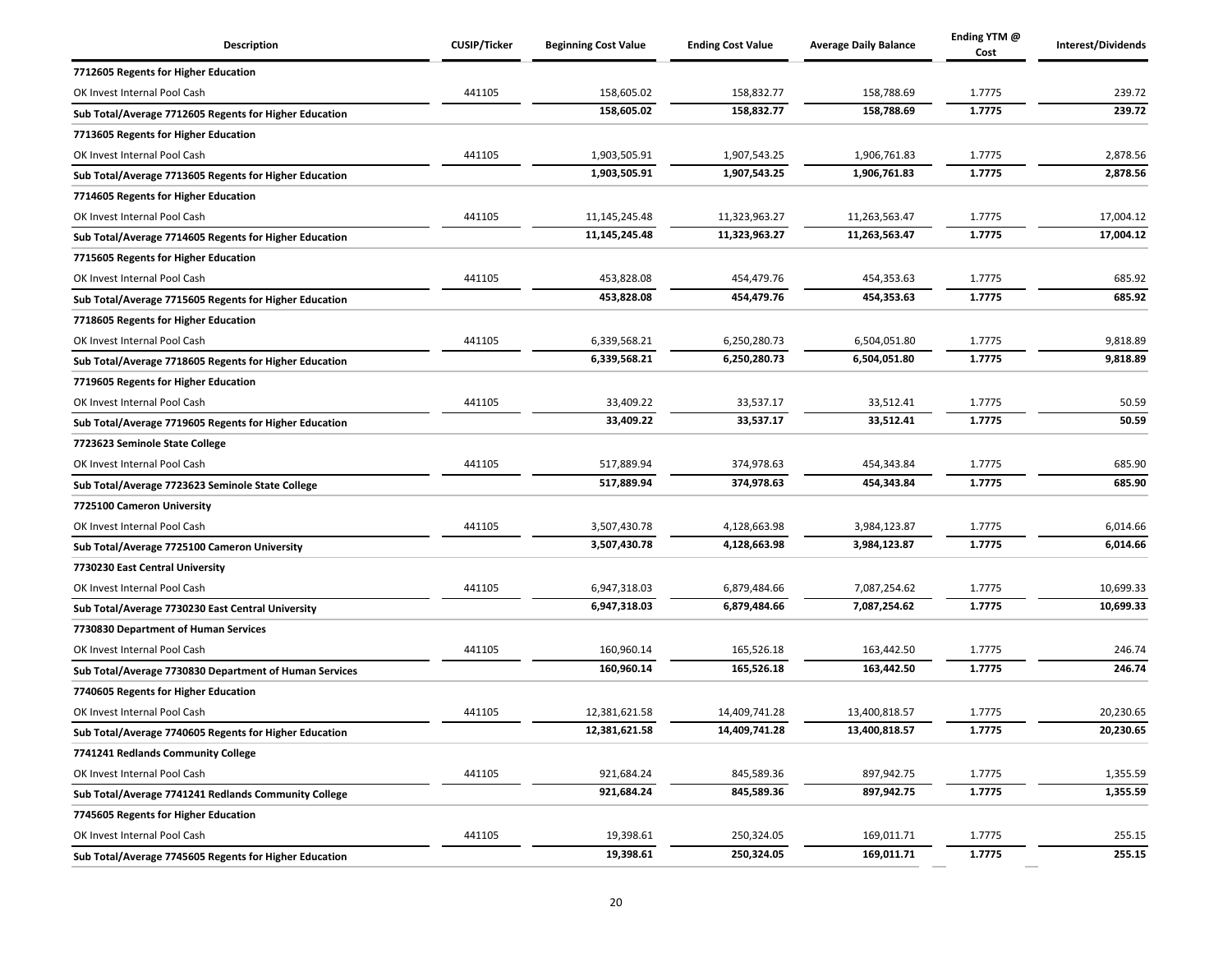| Description                                                      | <b>CUSIP/Ticker</b> | <b>Beginning Cost Value</b> | <b>Ending Cost Value</b> | <b>Average Daily Balance</b> | Ending YTM @<br>Cost | Interest/Dividends |
|------------------------------------------------------------------|---------------------|-----------------------------|--------------------------|------------------------------|----------------------|--------------------|
| 7747470 Murray State College                                     |                     |                             |                          |                              |                      |                    |
| OK Invest Internal Pool Cash                                     | 441105              | 4,874,572.12                | 5,315,470.23             | 5,486,705.90                 | 1.7775               | 8,283.05           |
| Sub Total/Average 7747470 Murray State College                   |                     | 4,874,572.12                | 5,315,470.23             | 5,486,705.90                 | 1.7775               | 8,283.05           |
| 7750350 Oklahoma Historical Society                              |                     |                             |                          |                              |                      |                    |
| OK Invest Internal Pool Cash                                     | 441105              | 872,936.83                  | 1,044,741.50             | 903,756.67                   | 1.7775               | 1,364.36           |
| Sub Total/Average 7750350 Oklahoma Historical Society            |                     | 872,936.83                  | 1,044,741.50             | 903,756.67                   | 1.7775               | 1,364.36           |
| 7750531 Rose State College                                       |                     |                             |                          |                              |                      |                    |
| OK Invest Internal Pool Cash                                     | 441105              | 11,627,461.60               | 11,352,262.26            | 11,461,392.21                | 1.7775               | 17,302.78          |
| Sub Total/Average 7750531 Rose State College                     |                     | 11,627,461.60               | 11,352,262.26            | 11,461,392.21                | 1.7775               | 17,302.78          |
| 7751485 Northeastern State University                            |                     |                             |                          |                              |                      |                    |
| OK Invest Internal Pool Cash                                     | 441105              | 15,336,019.44               | 14,324,703.98            | 14,994,894.18                | 1.7775               | 22,637.15          |
| Sub Total/Average 7751485 Northeastern State University          |                     | 15,336,019.44               | 14,324,703.98            | 14,994,894.18                | 1.7775               | 22,637.15          |
| 7752485 Northeastern State University                            |                     |                             |                          |                              |                      |                    |
| OK Invest Internal Pool Cash                                     | 441105              | 2,382,491.49                | 2,385,960.76             | 2,385,289.29                 | 1.7775               | 3,600.97           |
| Sub Total/Average 7752485 Northeastern State University          |                     | 2,382,491.49                | 2,385,960.76             | 2,385,289.29                 | 1.7775               | 3,600.97           |
| 7765665 Southwestern Oklahoma State University                   |                     |                             |                          |                              |                      |                    |
| OK Invest Internal Pool Cash                                     | 441105              | 8,008,547.47                | 6,858,537.65             | 7,649,793.38                 | 1.7775               | 11,548.57          |
| Sub Total/Average 7765665 Southwestern Oklahoma State University |                     | 8,008,547.47                | 6,858,537.65             | 7,649,793.38                 | 1.7775               | 11,548.57          |
| 7790120 University of Central Oklahoma                           |                     |                             |                          |                              |                      |                    |
| OK Invest Internal Pool Cash                                     | 441105              |                             | 734,031.00               | 118,392.10                   | 1.7775               | 178.73             |
| Sub Total/Average 7790120 University of Central Oklahoma         |                     |                             | 734,031.00               | 118,392.10                   | 1.7775               | 178.73             |
| 7790470 Murray State College                                     |                     |                             |                          |                              |                      |                    |
| OK Invest Internal Pool Cash                                     | 441105              |                             | 127,692.91               | 49,544.97                    | 1.7775               | 74.80              |
| Sub Total/Average 7790470 Murray State College                   |                     |                             | 127,692.91               | 49,544.97                    | 1.7775               | 74.80              |
| 7790490 Northern Oklahoma College                                |                     |                             |                          |                              |                      |                    |
| OK Invest Internal Pool Cash                                     | 441105              |                             | 338,750.11               | 137,872.28                   | 1.7775               | 208.14             |
| Sub Total/Average 7790490 Northern Oklahoma College              |                     |                             | 338,750.11               | 137,872.28                   | 1.7775               | 208.14             |
| 7805370 OIFA                                                     |                     |                             |                          |                              |                      |                    |
| OK Invest Internal Pool Cash                                     | 441105              | 14,374.43                   | 14,395.07                | 14,391.08                    | 1.7775               | 21.73              |
| Sub Total/Average 7805370 OIFA                                   |                     | 14,374.43                   | 14,395.07                | 14,391.08                    | 1.7775               | 21.73              |
| 7823740 OCIA 2008B Reserve Fund                                  |                     |                             |                          |                              |                      |                    |
| OK Invest Internal Pool Cash                                     | 441105              | 629.42                      | 630.32                   | 630.15                       | 1.7775               | 0.95               |
| Sub Total/Average 7823740 OCIA 2008B Reserve Fund                |                     | 629.42                      | 630.32                   | 630.15                       | 1.7775               | 0.95               |
| 7845740 OCIA 2008A Sinking Fund                                  |                     |                             |                          |                              |                      |                    |
| OK Invest Internal Pool Cash                                     | 441105              | 118.47                      | 1,898,851.77             | 1,776,352.83                 | 1.7775               | 2,681.68           |
| Sub Total/Average 7845740 OCIA 2008A Sinking Fund                |                     | 118.47                      | 1,898,851.77             | 1,776,352.83                 | 1.7775               | 2,681.68           |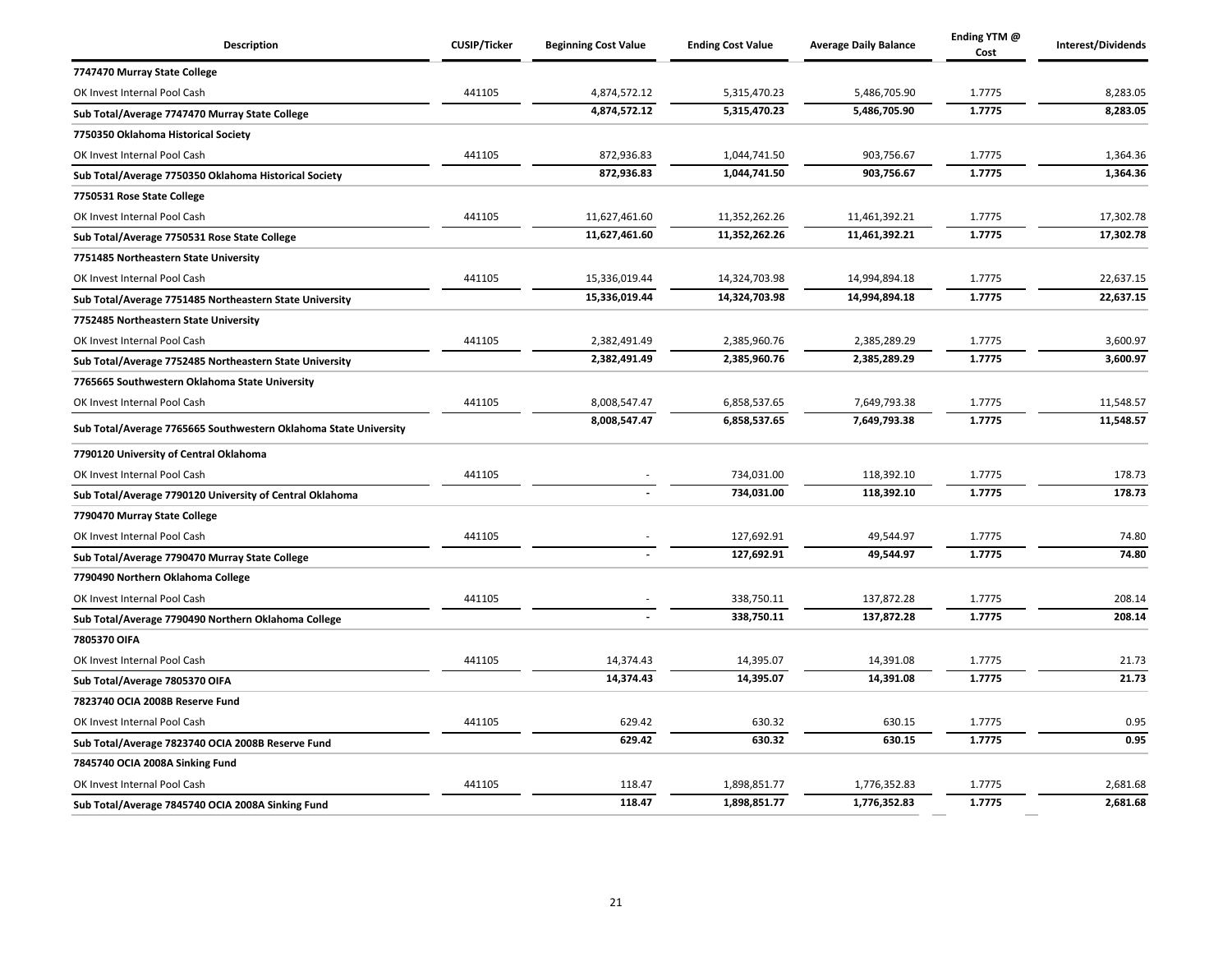| Description                                                       | <b>CUSIP/Ticker</b> | <b>Beginning Cost Value</b> | <b>Ending Cost Value</b> | <b>Average Daily Balance</b> | Ending YTM @<br>Cost | Interest/Dividends |
|-------------------------------------------------------------------|---------------------|-----------------------------|--------------------------|------------------------------|----------------------|--------------------|
| 7846740 OCIA 2008B Sinking Fund                                   |                     |                             |                          |                              |                      |                    |
| OK Invest Internal Pool Cash                                      | 441105              | 47.93                       | 711,141.13               | 665,264.14                   | 1.7775               | 1,004.32           |
| Sub Total/Average 7846740 OCIA 2008B Sinking Fund                 |                     | 47.93                       | 711,141.13               | 665,264.14                   | 1.7775               | 1,004.32           |
| 7847740 OSF Building Project Fund                                 |                     |                             |                          |                              |                      |                    |
| OK Invest Internal Pool Cash                                      | 441105              | 3,542,287.59                | 3,547,374.15             | 3,546,389.65                 | 1.7775               | 5,353.83           |
| Sub Total/Average 7847740 OSF Building Project Fund               |                     | 3,542,287.59                | 3,547,374.15             | 3,546,389.65                 | 1.7775               | 5,353.83           |
| 7848740 OSF Building Project Fund                                 |                     |                             |                          |                              |                      |                    |
| OK Invest Internal Pool Cash                                      | 441105              | 57.51                       | 57.59                    | 57.57                        | 1.7775               | 0.09               |
| Sub Total/Average 7848740 OSF Building Project Fund               |                     | 57.51                       | 57.59                    | 57.57                        | 1.7775               | 0.09               |
| 7849740 OCIA 2009A Sinking Fund                                   |                     |                             |                          |                              |                      |                    |
| OK Invest Internal Pool Cash                                      | 441105              | 1,963,283.84                | 1,965,873.24             | 1,965,372.07                 | 1.7775               | 2,967.04           |
| Sub Total/Average 7849740 OCIA 2009A Sinking Fund                 |                     | 1,963,283.84                | 1,965,873.24             | 1,965,372.07                 | 1.7775               | 2,967.04           |
| 7850740 OCIA                                                      |                     |                             |                          |                              |                      |                    |
| OK Invest Internal Pool Cash                                      | 441105              | 10,344,058.71               | 10,357,817.57            | 10,355,154.56                | 1.7775               | 15,632.74          |
| Sub Total/Average 7850740 OCIA                                    |                     | 10,344,058.71               | 10,357,817.57            | 10,355,154.56                | 1.7775               | 15,632.74          |
| 7851740 OCIA                                                      |                     |                             |                          |                              |                      |                    |
| OK Invest Internal Pool Cash                                      | 441105              | 3,025,518.73                | 3,028,959.56             | 3,028,293.59                 | 1.7775               | 4,571.69           |
| Sub Total/Average 7851740 OCIA                                    |                     | 3,025,518.73                | 3,028,959.56             | 3,028,293.59                 | 1.7775               | 4,571.69           |
| 7852740 Oklahoma 2010A GO Sinking Fund                            |                     |                             |                          |                              |                      |                    |
| OK Invest Internal Pool Cash                                      | 441105              | 23,932,745.10               | 28,943,112.11            | 27,331,299.14                | 1.7775               | 41,260.90          |
| Sub Total/Average 7852740 Oklahoma 2010A GO Sinking Fund          |                     | 23,932,745.10               | 28,943,112.11            | 27,331,299.14                | 1.7775               | 41,260.90          |
| 7853740 Oklahoma 2010B GO Sinking Fund                            |                     |                             |                          |                              |                      |                    |
| OK Invest Internal Pool Cash                                      | 441105              | 15,090.08                   | 15,111.75                | 15,107.56                    | 1.7775               | 22.81              |
| Sub Total/Average 7853740 Oklahoma 2010B GO Sinking Fund          |                     | 15,090.08                   | 15,111.75                | 15,107.56                    | 1.7775               | 22.81              |
| 7854740 OCIA Endowed Chair Fund 2010                              |                     |                             |                          |                              |                      |                    |
| OK Invest Internal Pool Cash                                      | 441105              | 8,747,753.08                | 8,759,122.00             | 8,756,921.56                 | 1.7775               | 13,219.95          |
| Sub Total/Average 7854740 OCIA Endowed Chair Fund 2010            |                     | 8,747,753.08                | 8,759,122.00             | 8,756,921.56                 | 1.7775               | 13,219.95          |
| 7855740 OCIA 201A Higher Ed Projects Refunding                    |                     |                             |                          |                              |                      |                    |
| OK Invest Internal Pool Cash                                      | 441105              | 33,366,053.90               | 33,410,119.02            | 33,401,590.29                | 1.7775               | 50,424.96          |
| Sub Total/Average 7855740 OCIA 201A Higher Ed Projects Refunding  |                     | 33,366,053.90               | 33,410,119.02            | 33,401,590.29                | 1.7775               | 50,424.96          |
| 7857740 OCIA 2010A Highway Capital Improvements                   |                     |                             |                          |                              |                      |                    |
| OK Invest Internal Pool Cash                                      | 441105              | 14,041,745.21               | 14,060,237.28            | 14,056,658.17                | 1.7775               | 21,220.74          |
| Sub Total/Average 7857740 OCIA 2010A Highway Capital Improvements |                     | 14,041,745.21               | 14,060,237.28            | 14,056,658.17                | 1.7775               | 21,220.74          |
| 7858740 OCIA 2010b Highway Capital Improvements                   |                     |                             |                          |                              |                      |                    |
| OK Invest Internal Pool Cash                                      | 441105              | 3,610,348.87                | 3,614,434.16             | 3,613,643.46                 | 1.7775               | 5,455.36           |
| Sub Total/Average 7858740 OCIA 2010b Highway Capital Improvements |                     | 3,610,348.87                | 3,614,434.16             | 3,613,643.46                 | 1.7775               | 5,455.36           |